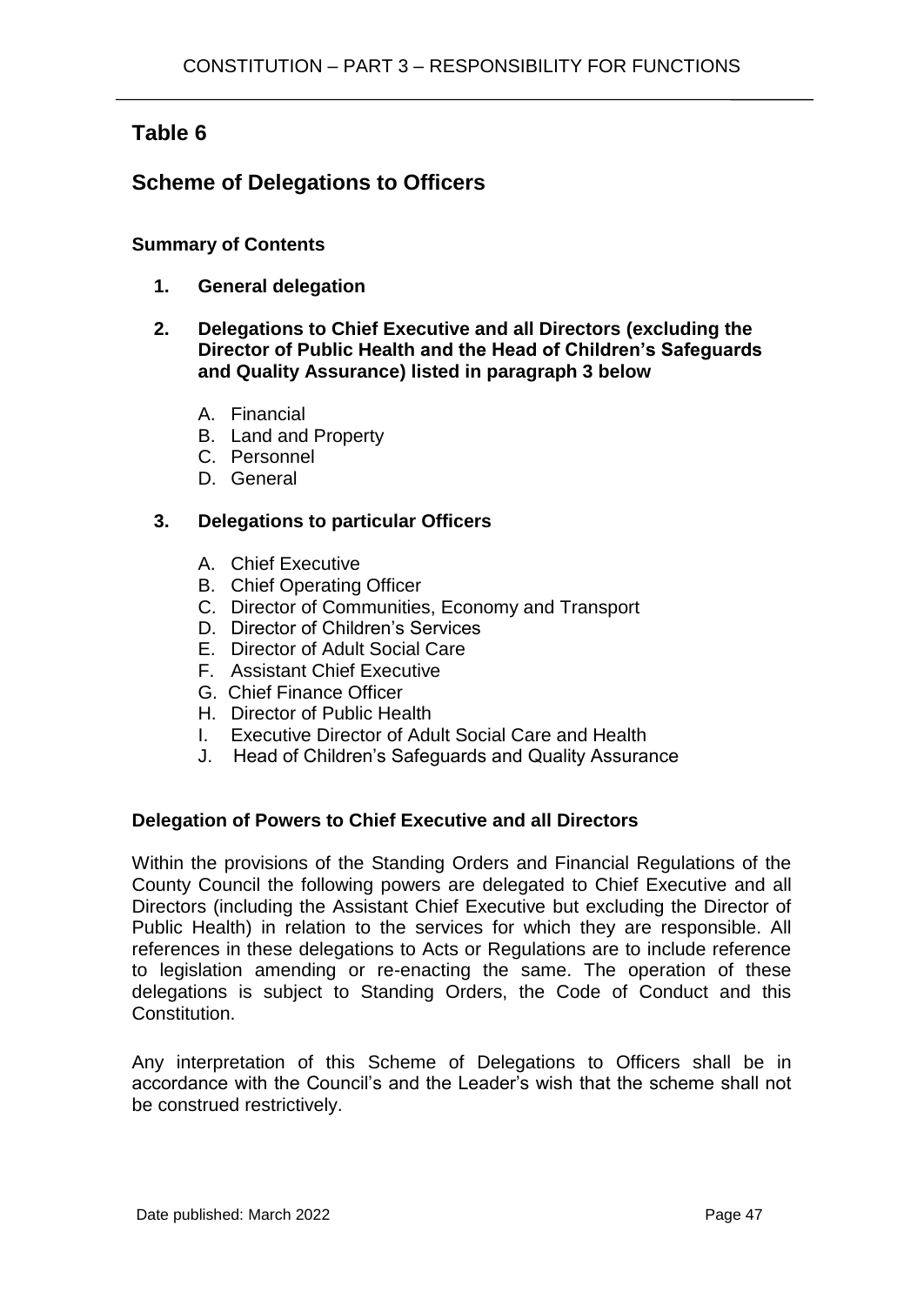## **1. General Delegation**

The power to manage the services for which they are responsible, including taking and implementing decisions which aid in maintaining the operational effectiveness of those services, and which fall within a policy decision taken by the Council. The power to be exercised (a) in conformity with any instructions given by the Chief Executive and with Standing Orders, Financial Regulations, approved revenue estimates and the approved capital programme; and (b) having regard to any legal advice by the Assistant Chief Executive.

To the extent permissible by law, the functions delegated to the Chief Executive, Directors, Chief Finance Officer, Assistant Chief Executive and Director of Public Health may be carried out by other officers employed by this and other Councils or by external contractors either fully or under the general supervision and control of the officer with delegated responsibility and authorised by the Chief Executive or any Director, the Chief Finance Officer, Assistant Chief Executive or Director of Public Health according to the authorisation in the departmental internal scheme.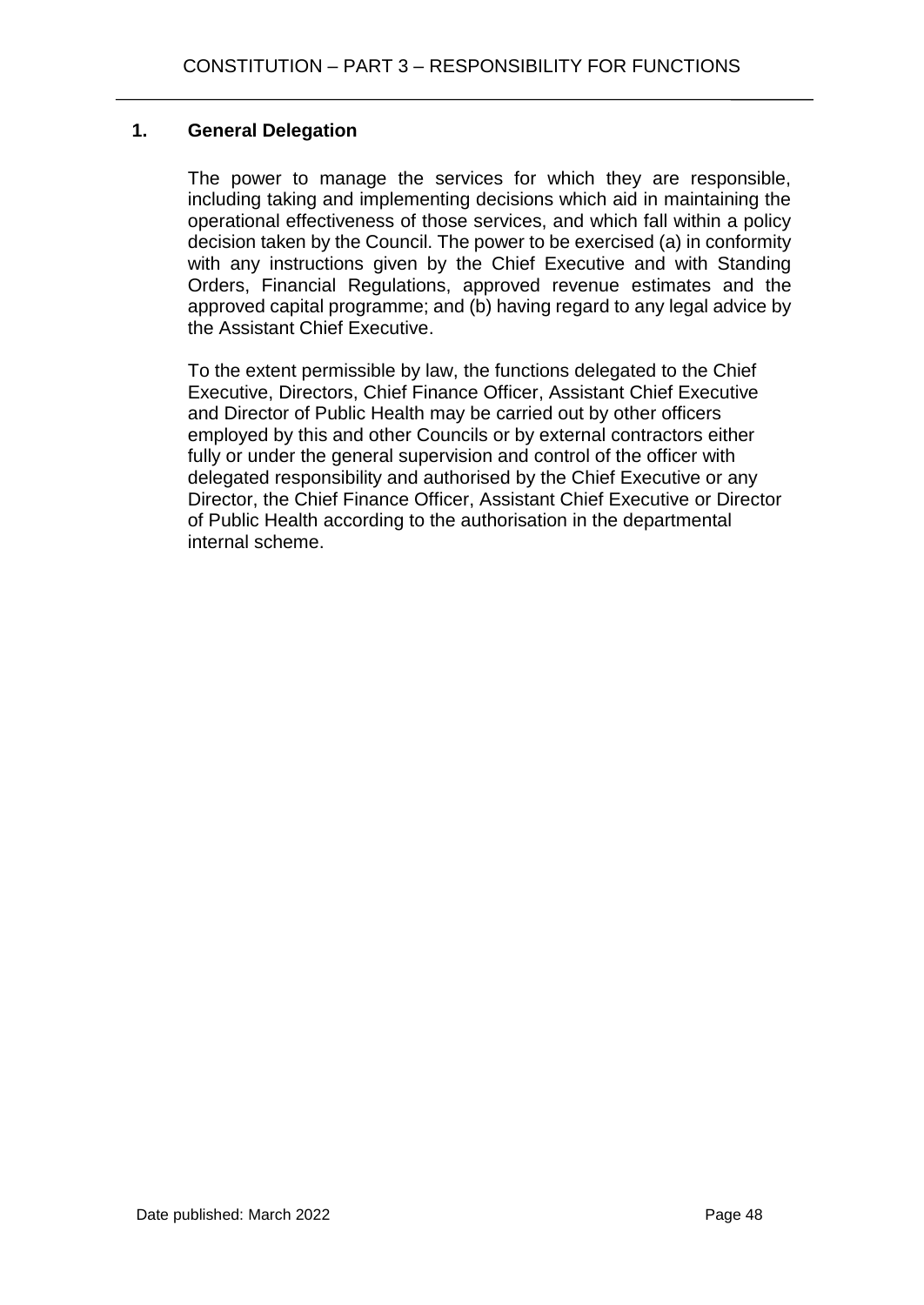# **2. Delegations to Chief Executive and all Directors**

## **A. Financial**

1. Subject to the limitations in Financial Regulations and elsewhere in these delegations, to incur expenditure for which provision has been made in the approved revenue budget, provided no commitment to further expenditure is made which is not similarly provided for, including transferring sums between budget headings, writing off debts as irrecoverable, assessing the amount of contribution for services provided and authorising ex gratia payments.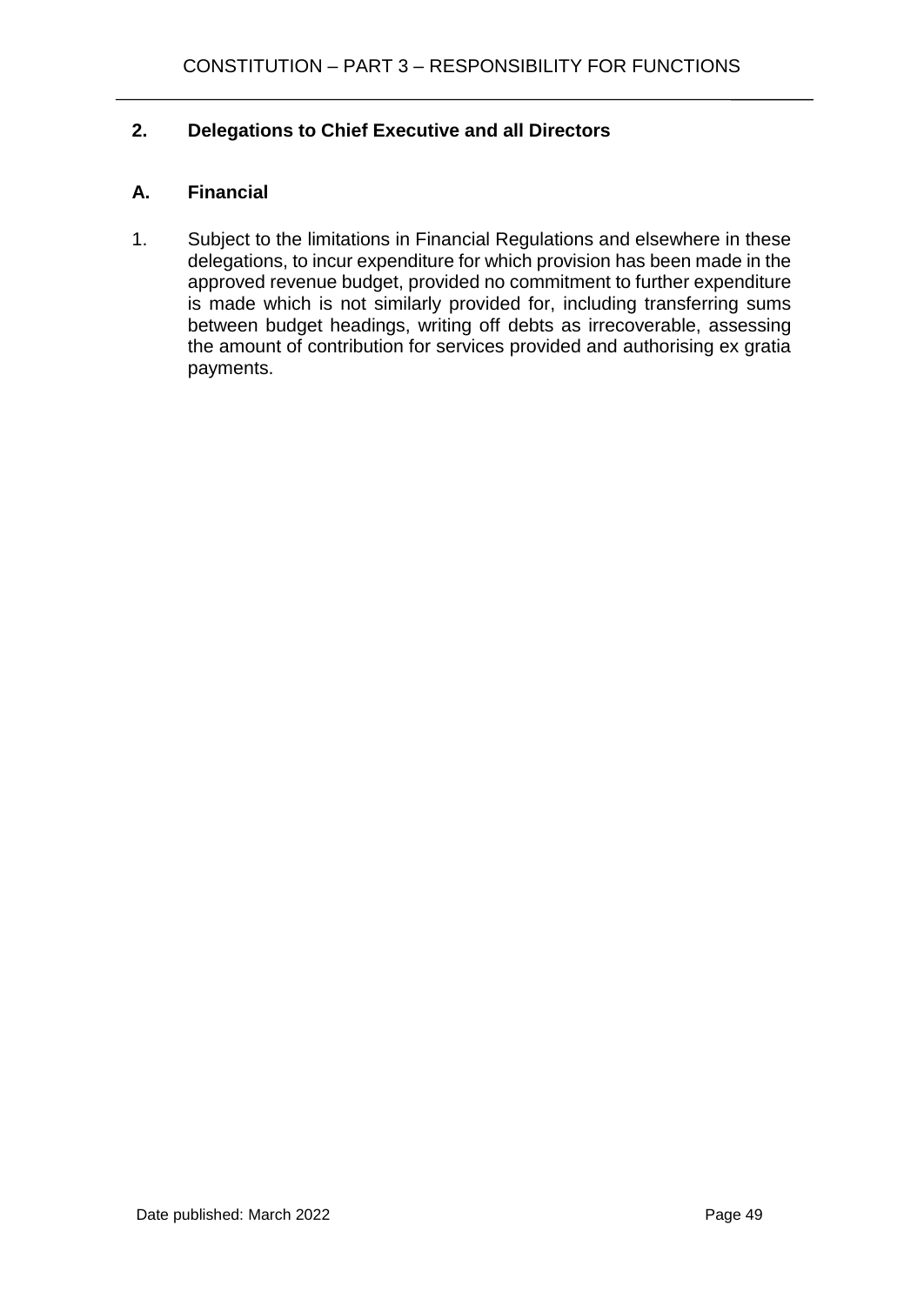# **B. Land and Property**

- 1. (a) To authorise the granting, determination or obtaining of easements, wayleaves and licences (Including agreements for the seasonal use of agricultural land) over or in respect of land held for or required for the purposes of the County Council, including approval of the terms of the transaction. This power shall not be exercised, except in the case of land used or required for a public highway, without first taking appropriate professional advice in accordance with guidelines which may from time to time be laid down by the Assistant Chief Executive and the Chief Operating Officer which will include provision to comply with corporate property requirements.
	- (b) After taking appropriate professional advice, as set out in (a) above, to approve the terms of any transaction as described in (a) above.
- 2. After taking appropriate professional advice in accordance with guidelines which may from time to time be laid down by the Assistant Chief Executive and the Chief Operating Officer which will include provision to comply with corporate property requirements:
	- (a) to authorise the sale or leasing of land to statutory undertakers for the purposes of their statutory functions;
	- (b) subject to financial provision existing and the net rent not exceeding £25,000 per annum, to authorise the taking of a lease or tenancy of land or buildings;
	- (c) to authorise the determination of such a lease or tenancy;
	- (d) to authorise the granting and termination of leases and licences for a period not exceeding 14 years of premises held for staff accommodation or premises or land not immediately required for County Council purposes;
	- (e) to hire or hire out or authorise the use of buildings or facilities held or required for the purposes of the County Council; and
	- (f) to grant consent:
		- (i) to the underletting or assignment of any lease or tenancy of land under the control of the County Council;
		- (ii) under restrictive covenants the benefits of which are vested in the County Council.
- 3. Following consultation with the Lead Cabinet Member for Resources and the Cabinet Member responsible for the service concerned: (1) in cases of urgency to approve the acquisition of any interest in land required for the purposes of the Council; and (2) subject to Financial Regulations, to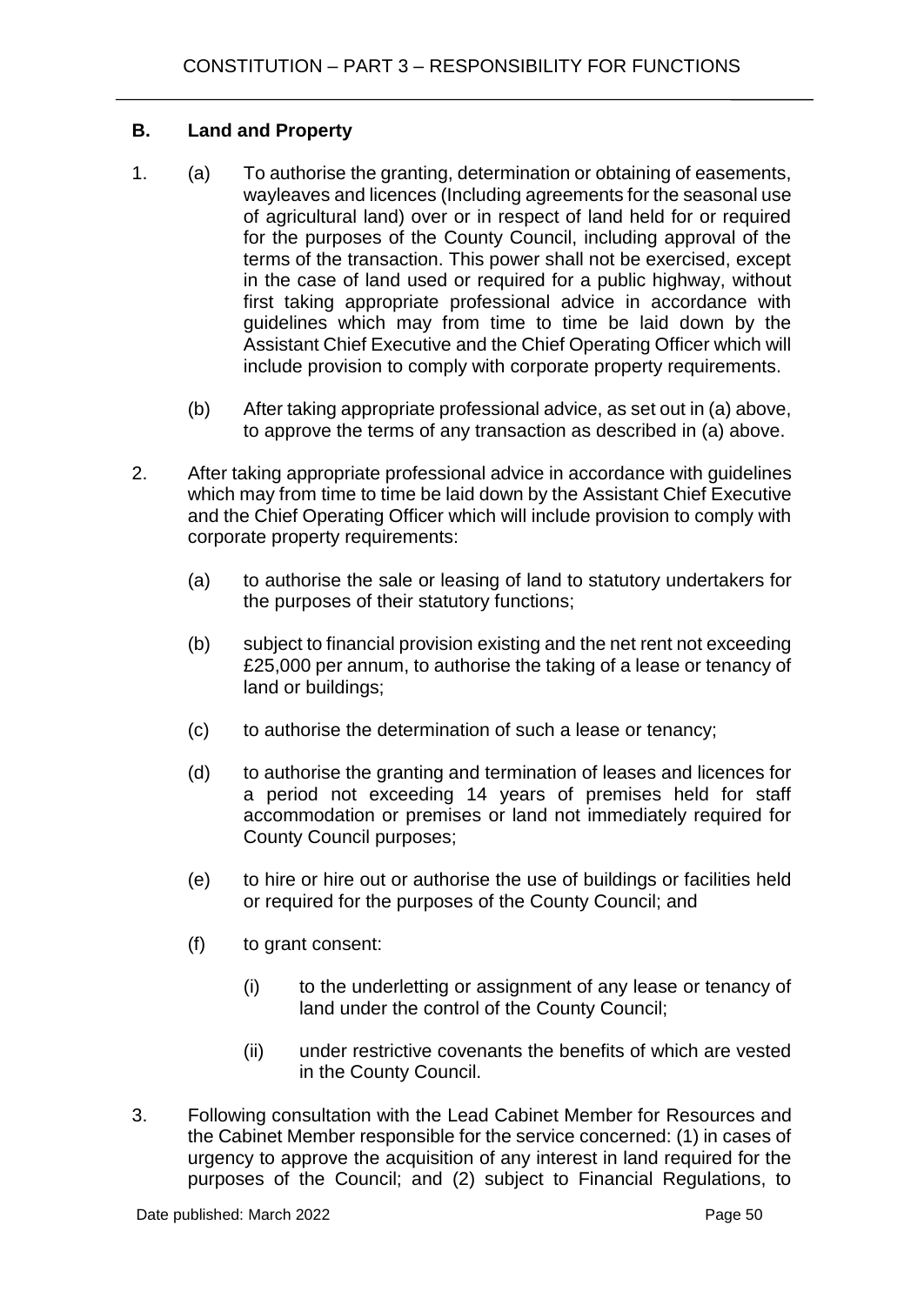approve on behalf of the Council the price or other consideration for the acquisition of any interest in land, after taking appropriate professional advice in accordance with guidelines which may from time to time be laid down by the Chief Executive and the Chief Operating Officer. (Refer to paragraph 4 below if acquisition cost is below £100,000).

- 4. After taking appropriate professional advice in accordance with guidelines which may from time to time be laid down by the Chief Executive and the Chief Operating Officer and having consulted the Chief Operating Officer, to approve the terms of any land acquisition where the payment to the other party does not exceed £100,000 (in the case of a lump sum payment) or £25,000 per annum (in respect of an annual rental) (subject to financial provision existing), and to maintain a register of all such transactions which should be available for inspection by members. (Refer to paragraph 3 above if acquisition is above £100,000).
- 5. After taking appropriate professional advice in accordance with guidelines which may from time to time be laid down by the County Council which will include provision to comply with corporate property requirements:
	- (a) to authorise land to be declared surplus where the area of land does not exceed 0.2 hectare (0.494 acre);
	- (b) to approve dedications of land; and
	- (c) to authorise the acquisition of land for operational purposes up to an area of 0.2 hectare (0.494 acre) subject to there being provision within approved capital or revenue budgets.
- 6. After taking appropriate professional advice in accordance with guidelines which may from time to time be laid down by the Chief Executive and the Chief Operating Officer to authorise the payment of appropriate disturbance costs and a sum equal to a home loss payment on the acquisition of properties purchased in advance of the confirmation of a compulsory purchase order.
- 7. After taking appropriate professional advice in accordance with guidelines which may from time to time be laid down by the Chief Executive and the Chief Operating Officer and after consulting the relevant Cabinet members (if the proposed terms are less than the market value) to approve the terms of lettings to charitable organisations.
- 8. After consultation with the Chief Executive to authorise the service of counter notices to blight notices.
- 9. To seek planning permission under regulation 3 of the Town and Country Planning General Regulations 1992.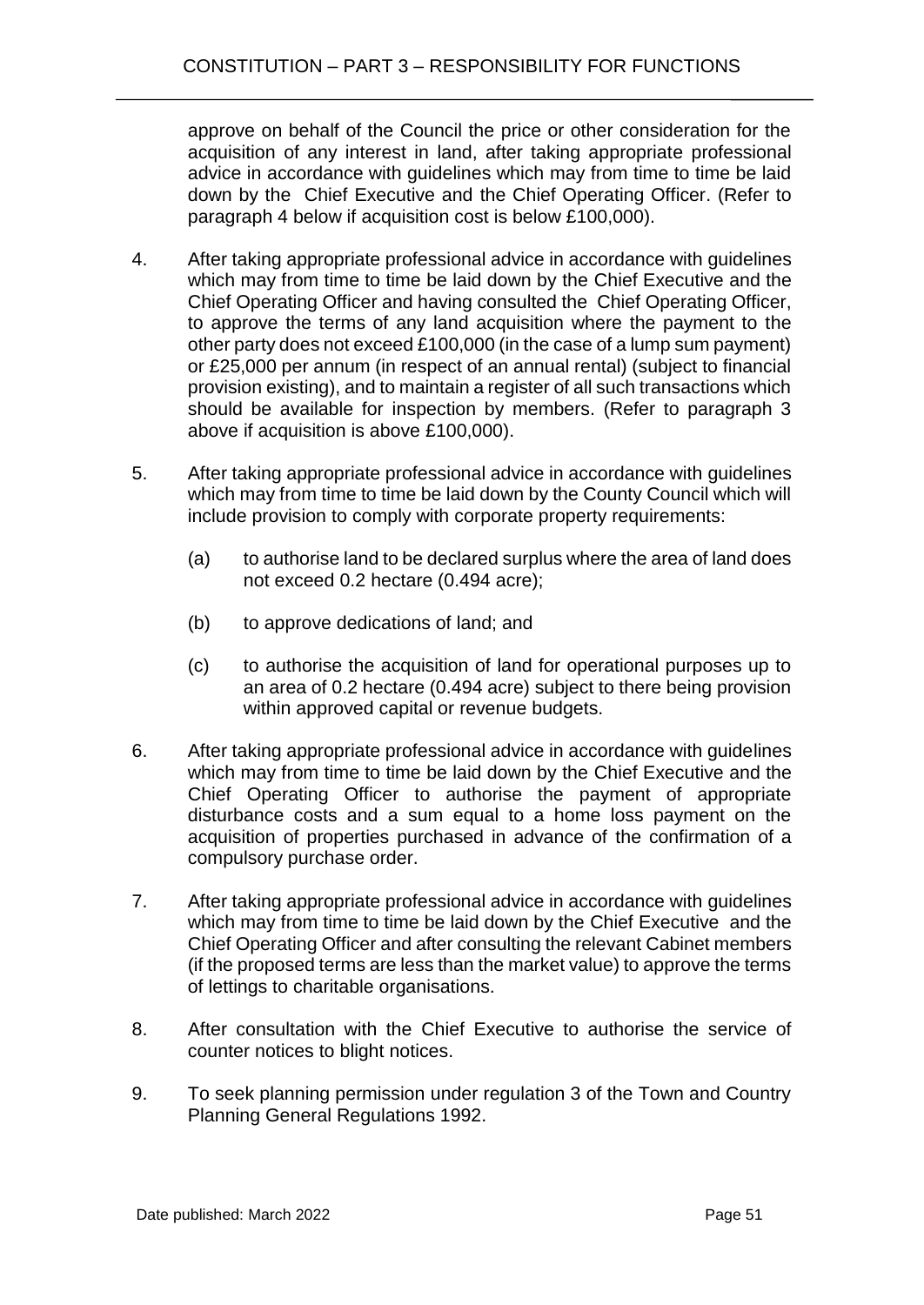10. To be responsible for the client functions covered by Service Level Agreements as set out below, these functions to be exercised in accordance with guidelines which may from time to time be laid down:

Commissioning professional property services:

- preparing and agreeing tender lists for competitively procured professional services;
- preparation of tender documentation;
- tender evaluation;
- establishing and reviewing quality thresholds:
- resolving technical problems, disputes and queries;
- performance monitoring;
- processing applications for payment of professional services;
- review of systems of delivery.

Service Department Client Functions

- preparation and holding of budgets for capital projects;
- commissioning client agent in accordance with corporate policy;
- preparation of client project design standards;
- agree final selection of consultants;
- approval of contract terms i.e. timescales/budgets;
- accept handover and organise occupation.
- 11. To take, and to give approval to take, all lawful steps to take, recover and retain possession of County Council land and property, to secure at all times that trespassers do not enter on to such land and to remove trespassers from such land; and to engage in any lawful activities in connection therewith.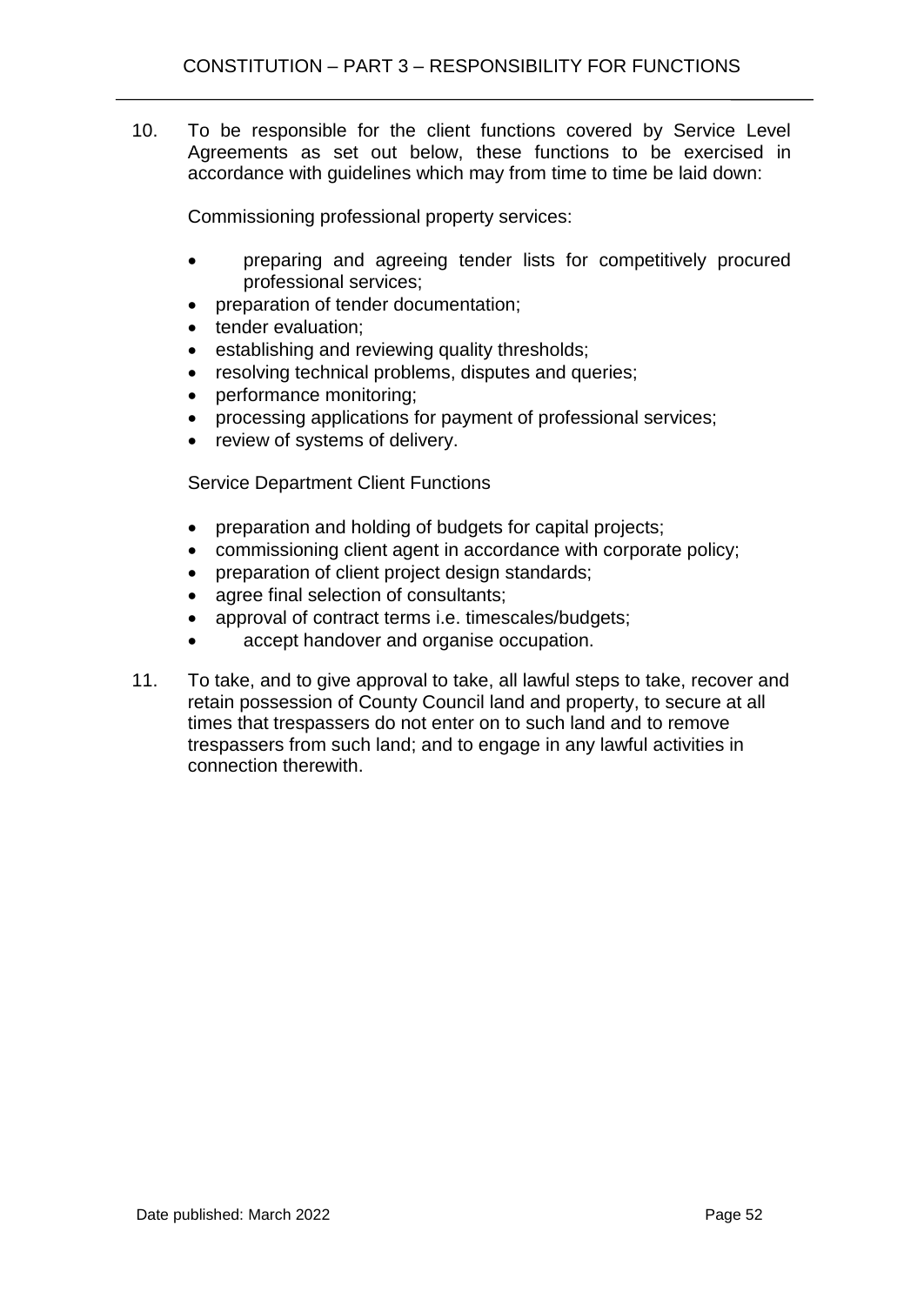# **C. Personnel**

Where appropriate the following delegations to the Chief Executive and Directors are qualified by the appropriate section(s) of the Personnel Policies and Conditions Handbook.

- 1. Within the approved financial estimates of the department concerned to set the staffing complement and to appoint employees to all posts other than those reserved for elected member appointment and to approve starting salaries.
- 2. In accordance with national and/or local agreements and/or policy and criteria approved by the County Council to set terms and conditions of employment of staff and, provided the estimates of the department or for the project concerned are not thereby exceeded, to accelerate the incremental position of any employee whose post is not reserved for elected member appointment, provided the maximum of the grade for the post is not exceeded
- 3. Provided that the cost can be met from within the approved training estimates (a) to arrange and approve the training of employees in accordance with the County Council's post entry scheme of training, training policy and practice; and (b) to approve the attendance of officers at professional conferences.
- 4. In accordance with the policy of the County Council and, where appropriate, after taking medical advice:
	- (a) to extend an employee's period of sick leave on full pay or half pay for a maximum period not exceeding three months;
	- (b) to vary the requirement to return to duty for a minimum period of five months following maternity leave.
- 5. To allow an employee to return to work on a part-time basis on full pay for up to two months, provided medical advice is sought and it will contribute positively to the employee's eventual return to full duty.
- 6. In accordance with the policy of the County Council to authorise:
	- (a) special leave, paid and/or unpaid, to include special leave for trade union activities;
	- (b) extended maternity leave without pay;
	- (c) compassionate leave for up to two weeks;
	- (d) officers on or above Spinal Column Point 23 on the Single Status Scheme to engage in other business or take up additional appointments;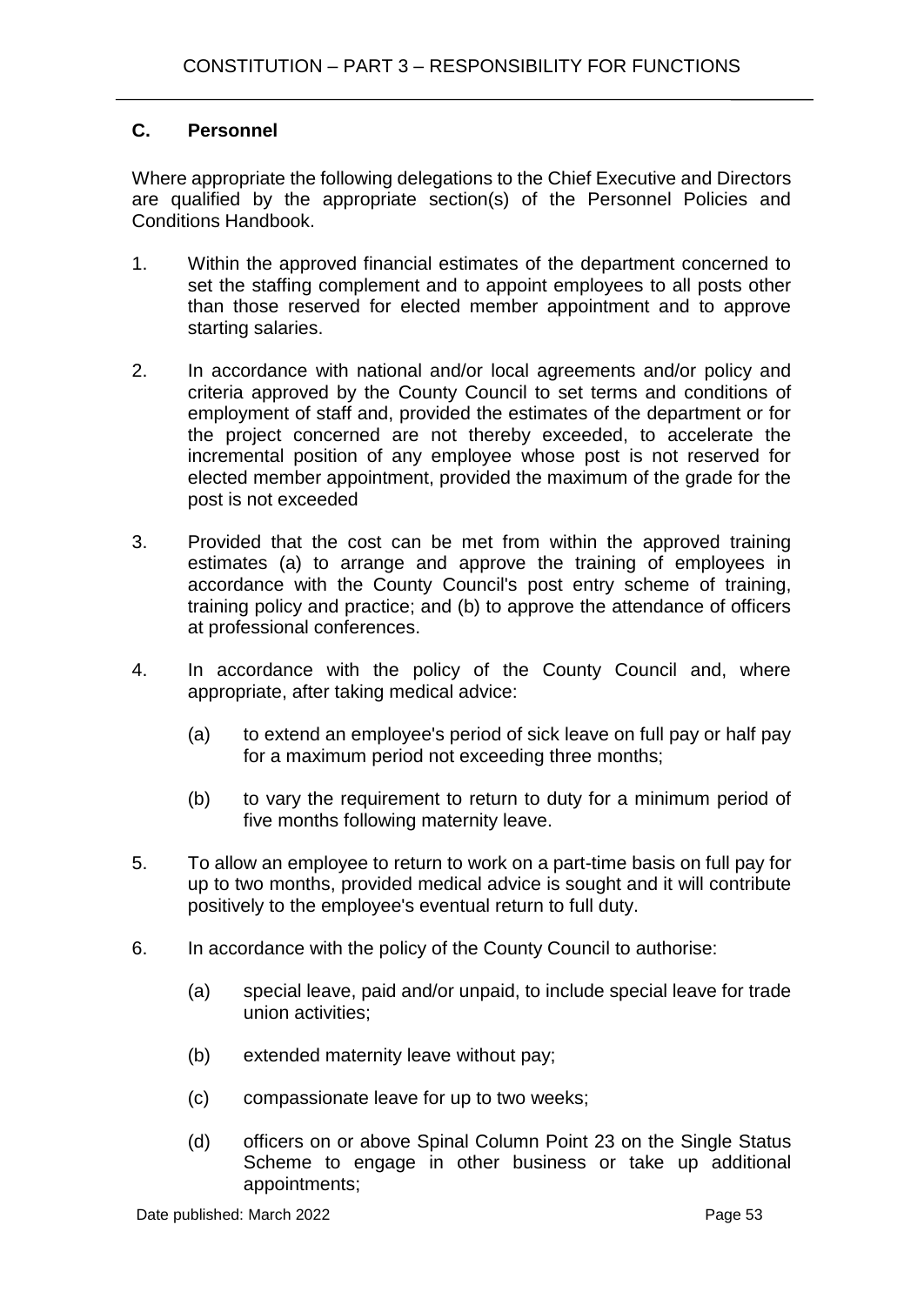- (e) an employee to use their private vehicle on official business;
- (f) approval of applications for loans to employees in accordance with the Employee Loans Policy;
- (g) applications to participate in the lease car scheme from officers travelling over 3,500 miles but less than 4,000 miles per annum on official business in cases where there is a range of similar posts carrying out similar duties and average business miles in the group of posts is 4,000 miles or more but mileage variations exist due to geographical or other factors;
- (h) in respect of participation in the lease car scheme, a higher threshold than 4,000 miles on official business per annum being applied in respect of his or her department if departmental circumstances make that necessary;
- (i) within guidelines developed by the Chief Executive, to reduce lease car user contributions by 25% or 50% within the general scheme as a recruitment and retention incentive for individual or groups of posts where labour wastage is detracting from operational efficiency on the basis that departments will meet any additional costs from within existing budgets;
- (j) to agree to the payment of a relocation allowance above the maximum figure in the relocation scheme in appropriate circumstances after consultation with the Chair of the Governance Committee and the Leaders of the other Groups.
- (k) extensions of the time limit for making claims under the Relocation Grant Scheme;
- (l) in circumstances in which the County Council could normally be expected to assume some responsibility, ex gratia payments to staff up to a maximum of £1000. Ex gratia payments above £1000 and not exceeding £10,000 may be authorised by the Chief Officer after consultation with the Chief Finance Officer and Assistant Chief Executive. (The degree of negligence on the part of the claimant will be taken into account in assessing the payment). Payments in excess of £10,000 to be authorised by the Lead Member for Resources;
- (m) honoraria payments for special merit up to £1000;
- (n) honoraria payments to staff who temporarily undertake additional duties or responsibilities in accordance with the scheme for the time being in force;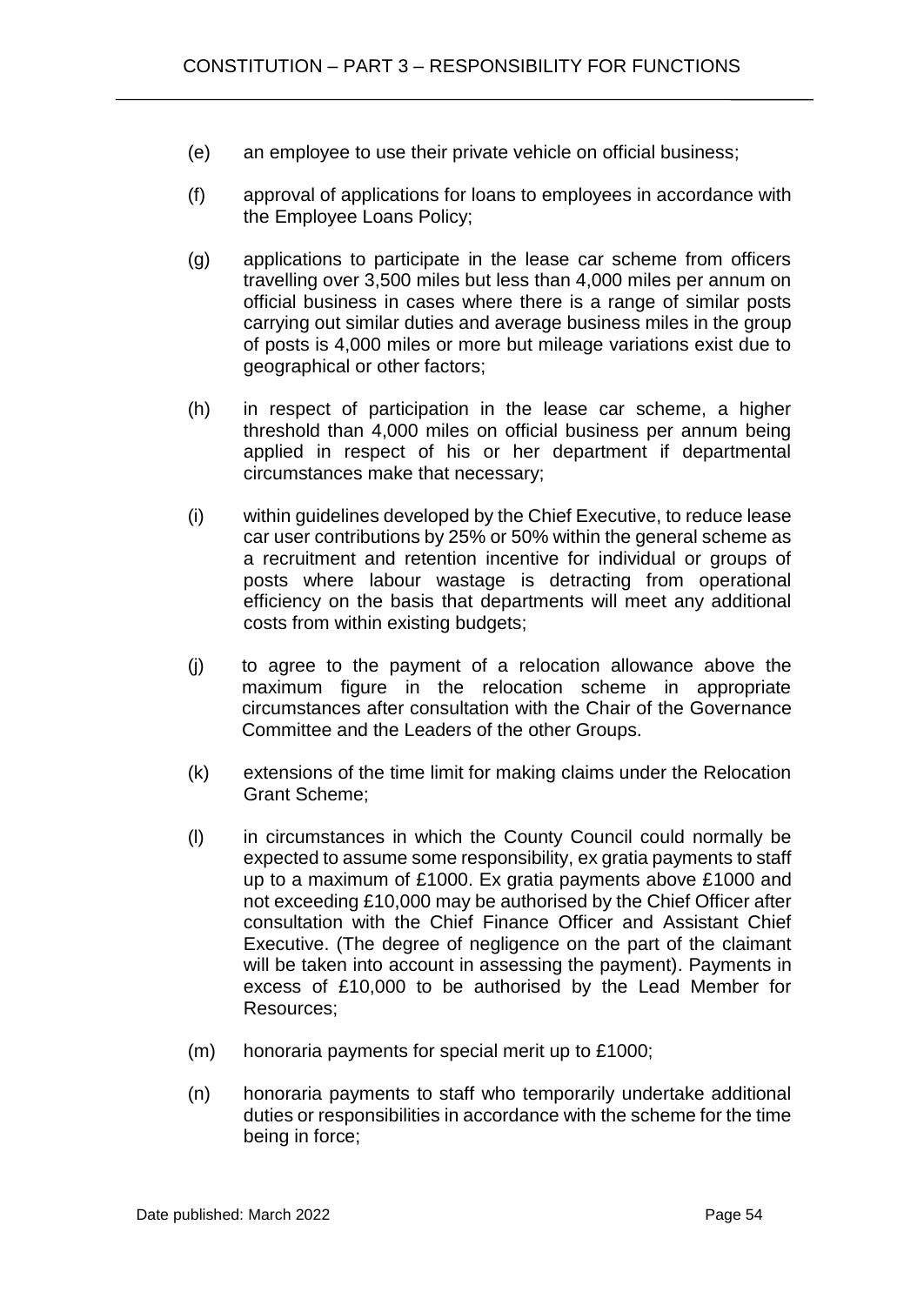- (o) planned overtime for staff on or above Spinal Column Point 23 on the Single Status Scheme;
- (p) the amount of sickness allowance to be discounted following an award to an employee by the Criminal Injuries Compensation Board;
- (q) in special cases, variations in the normal repayment provisions relating to:
	- (i) training expenses where the employee leaves within two years of completing a course of study;
	- (ii) relocation expenses where the employee leaves within the period stated in the scheme in consultation with the Chief Operating Officer;
- (r) the dismissal of unsatisfactory probationary employees;
- (s) in special cases, salary and/or service condition protection to employees redeployed for reasons other than redundancy or reorganisation.
- 7. To accredit trade union representatives and safety representatives appointed by the recognised trade unions in accordance with the agreement for 'Recognition of and Facilities for Union and Safety Representatives'.
- 8. To authorise increases to locally agreed departmental special payments and allowances to reflect movement in the relevant cost of living/wage award as appropriate.
- 9. To dismiss staff in accordance with the County Council's disciplinary and other procedures.
- 10. (a) To grade all posts below LMG Band 1 where the skill requirement is confined to that department.
	- (b) In agreement with the Chief Executive to grade all other posts in this group.
- 11. In relation to in-house provider posts below general manager/consultancy manager level (i) to enable an in-house provider to fulfil a contract within the terms of the tender award; or (ii) as a result of the loss of, or variation in the terms of, a contract:
	- (a) to increase the number of posts within an in-house provider, provided that where the variation is beyond that set out in the business plan the Chief Operating Officer is satisfied that the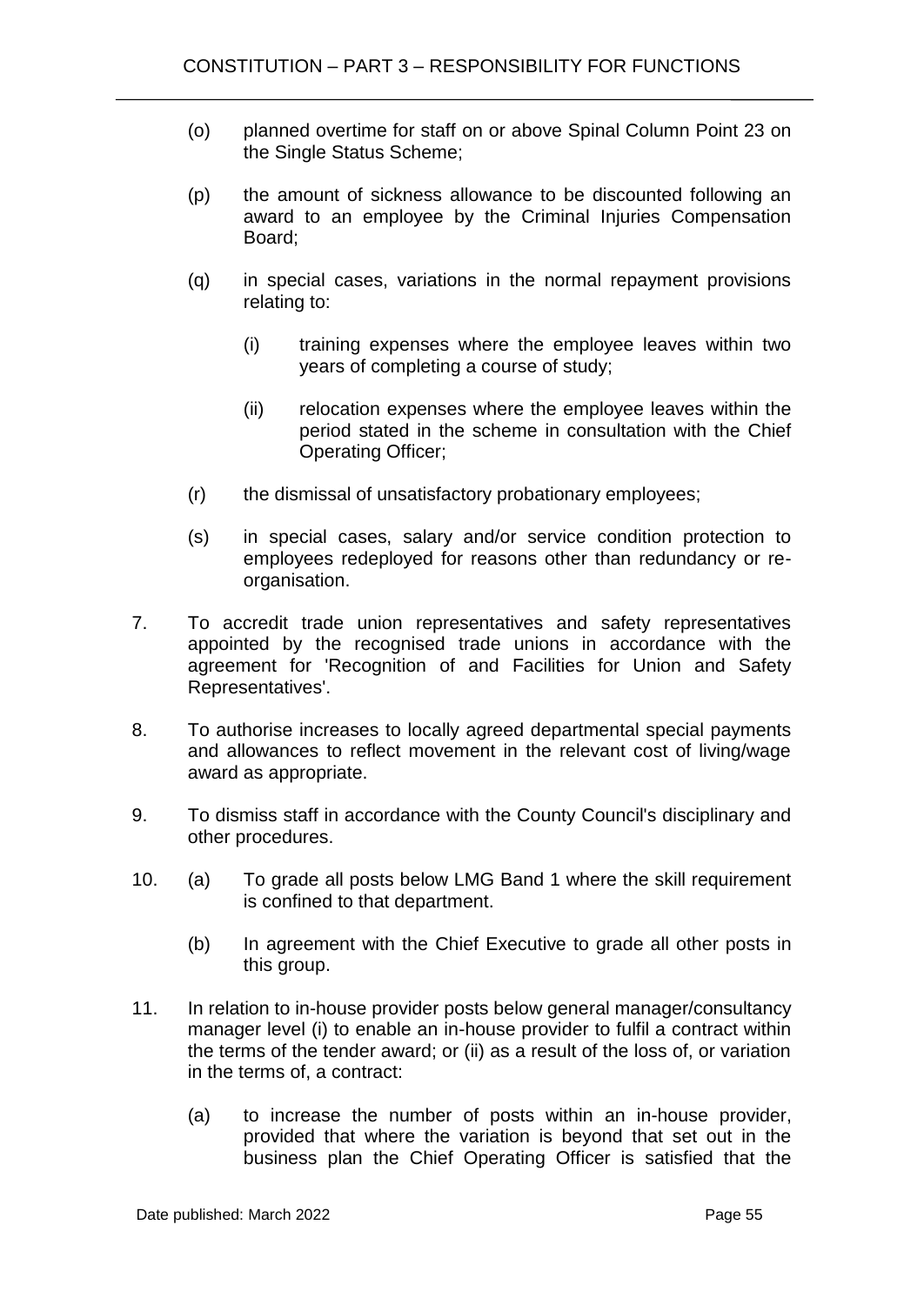revised employment costs can be met from income and that, where appropriate, the statutory rate of return can still be achieved;

- (b) to reduce the number of posts within an in-house provider, by redundancy if necessary;
- (c) to set the pay and conditions of service on which staff in the inhouse providers are employed and to vary those pay rates and conditions of service.

The employment policies adopted for the in-house providers shall be followed in achieving any reductions in the number of posts or in making any variations in the pay and conditions of service on which staff are employed.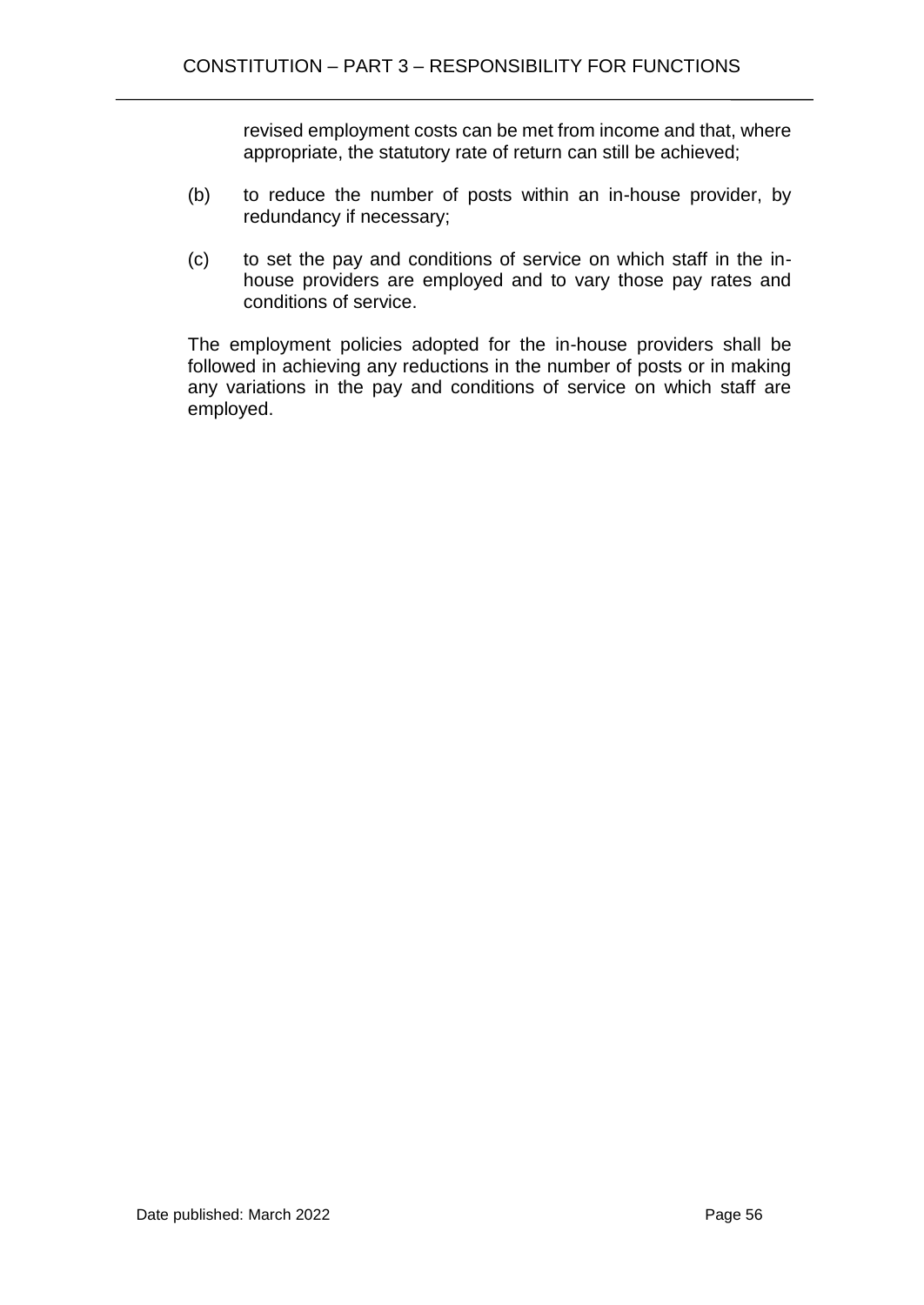# **D. General**

- 1. To sell, or dispose of, at the best price obtainable surplus vehicles, plant, stores and equipment, subject to competitive tenders being obtained wherever practical.
- 2. To approve plans of small buildings and other similar projects required for the purposes of the service concerned, except in the case of buildings or projects involving a major change in design policy or which are unique.
- 3. (a) To authorise officers of their department to act as inspectors for the purpose of, or otherwise to enter premises and to enforce the provisions of, any enactment which it is the duty of the County Council to enforce.
	- (b) To authorise officers of their department to prosecute or defend or to appear on the County Council's behalf in proceedings before a Magistrates' Court, Family Proceedings Court or County Court.
- 4. Within any policy guidelines issued by the County Council, to provide services, supply goods or carry out works to others whether based in East Sussex or outside, subject to consultations with the Assistant Chief Executive and the Chief Operating Officer, as to compliance with any necessary legal and financial requirements.
- 5. To approve full applications by the County Council to the National Lottery Distributing Bodies, provided that applications are pursued in accordance with the County Council's Bidding Protocol.
- 6. To accept sponsorship deals involving the receipt by the County Council of sums between £10,000 and £100,000. NOTE: deals involving sums under £10,000 can be approved by the appropriate Assistant Director. Deals involving sums of over £100,000 require the approval of the Cabinet.
- 7. To charge for discretionary services on the basis that anyone who requires the discretionary service agrees to take it on those terms pursuant to section 93 of the Local Government Act 2003, subject to consultations with the Assistant Chief Executive and the Chief Operating Officer as to compliance with any necessary legal and financial requirements.
- 8. To exercise the general power of competence given to local authorities under section 1 of the Localism Act 2011
- 9. To sign data sharing/processing agreements on behalf of the County **Council**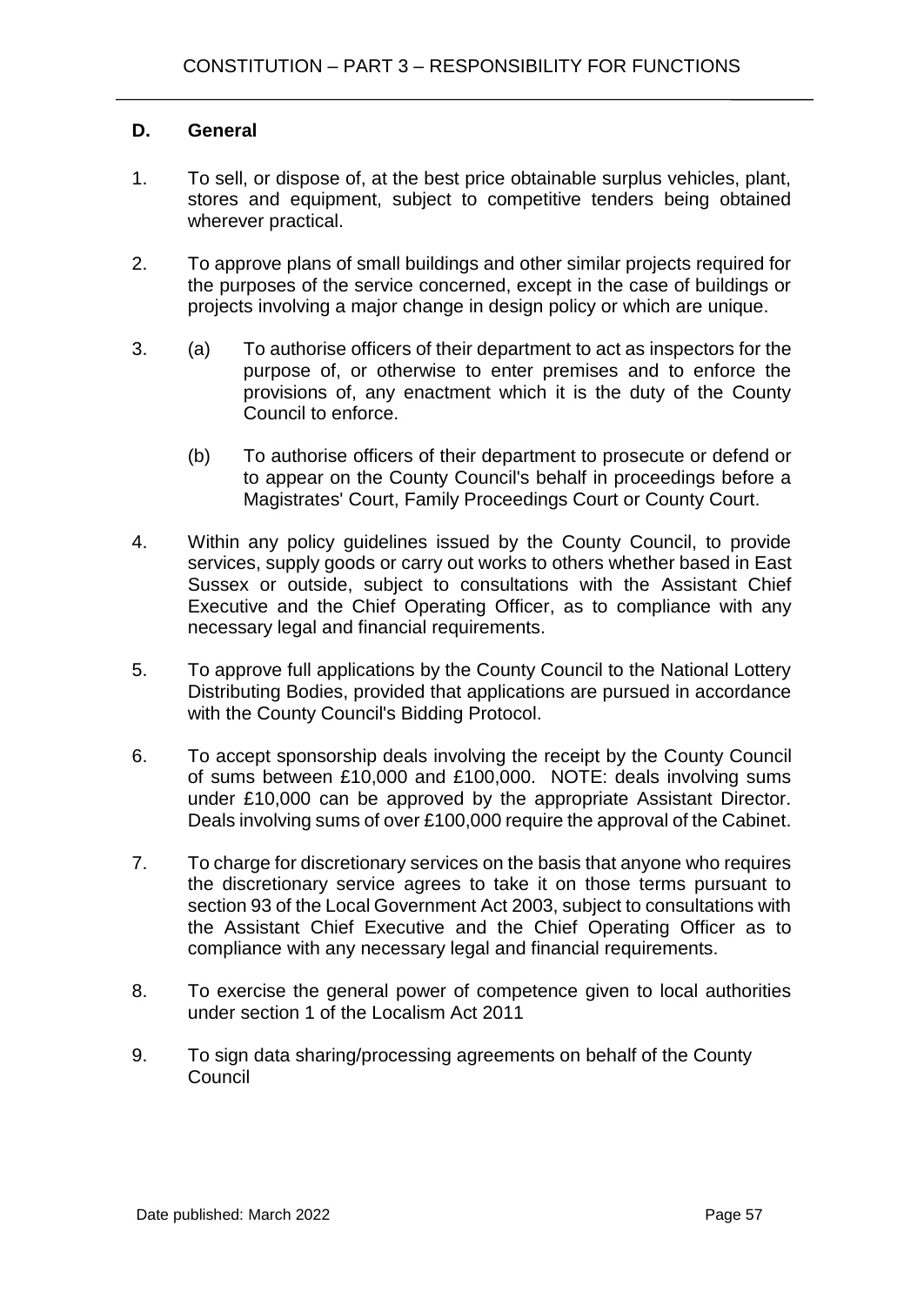## **3. Delegations to Particular Officers**

## **A. Chief Executive**

- 1. (a) To be the Returning Officer for County Council elections.
	- (b) In circumstances considered special by the Chief Executive, to delegate to any senior officer (nominated in that behalf by the Chief Executive) the right to exercise the powers of the Chief Executive as Returning Officer for County Council elections.
	- (c) To increase annually the fees and disbursements payable in respect of County Council elections by the same percentage as the pay award made by the NJC for Local Government Services.
- 2. To apply the Voluntary Severance Scheme, in consultation with the Chief Operating Officer, the Assistant Chief Executive and Head of Human Resources and Organisational Development or their representatives
- 3. To appoint to Assistant Director posts where there is no competitive process involved.
- 4. To deal with issues relating to the fees paid to the County Medical Adviser.
- 5. In relation to members' allowances:
	- (a) after consultation with the Chief Operating Officer to implement revised rates for members' allowances, including payments for travelling and subsistence;
	- (b) after consultation with the Chair of the Governance Committee to approve additions to the list of outside bodies for which members may claim payment of travelling expenses,

and to make changes to the Members' Allowances Scheme accordingly.

- 6. To make minor changes to Standing Orders, Delegations to the Chief Executive, Directors and other officers, the Terms of Reference of Committees, Sub-Committees and Panels and existing protocols, after consultation with the Group Leaders.
- 7. To make grants from the allocation for discretionary grants agreed by the Cabinet up to a total, for any one organisation in any period of three years, of £1,000 except where:
	- (a) the organisation has been refused a grant by the Cabinet unless the Cabinet has specifically agreed that a grant from the discretionary allocation may be given;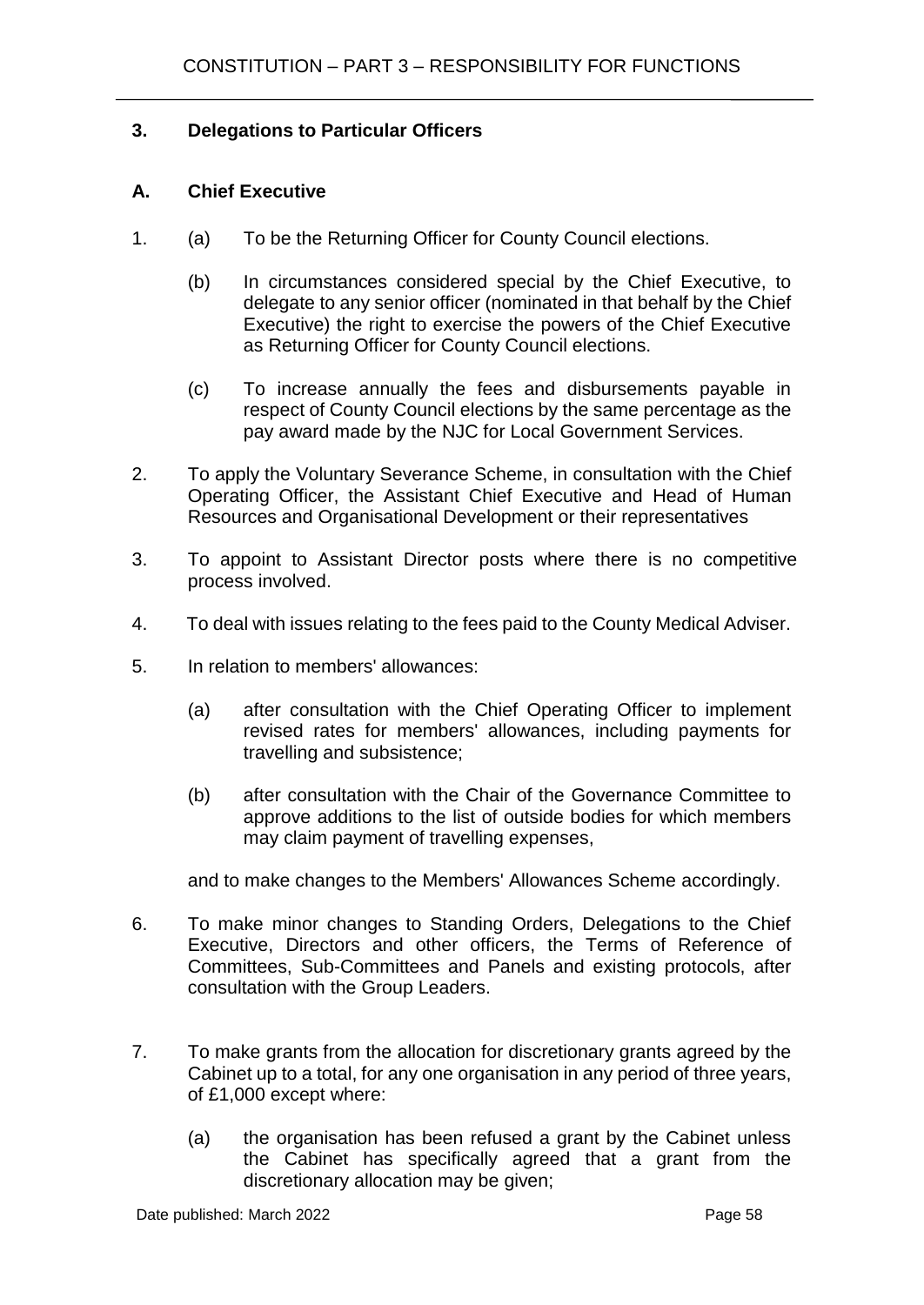- (b) the organisation is at the time in receipt of a grant from the Cabinet; or
- (c) the organisation has received a grant from the allocation for the past three years.
- 8. To set the allowance and expenses for Independent Persons
- 9. To exercise any of the functions and powers delegated to any member of staff so far as the law allows
- 10. In consultation with Group Leaders, to make temporary appointments to Assistant Director roles.
- 11. To make a Direction (and review that Direction every seven days) in accordance with the Health Protection (Coronavirus, Restrictions) (England) (No. 3) Regulations 2020 and/or any updating legislation.
- 12. To agree, in consultation with the relevant Director as appropriate, individual compensation settlements and their terms, and to enter into agreements accordingly.

#### *Note*:

(*i) The Chief Executive, as the Head of the Paid Service, has certain statutory responsibilities under the Local Government and Housing Act 1989*.

*(ii) The Chief Executive or his/her nominee has been appointed to serve with the President of the East Sussex Valuation Tribunal on a two person panel to appoint Valuation Tribunal members.*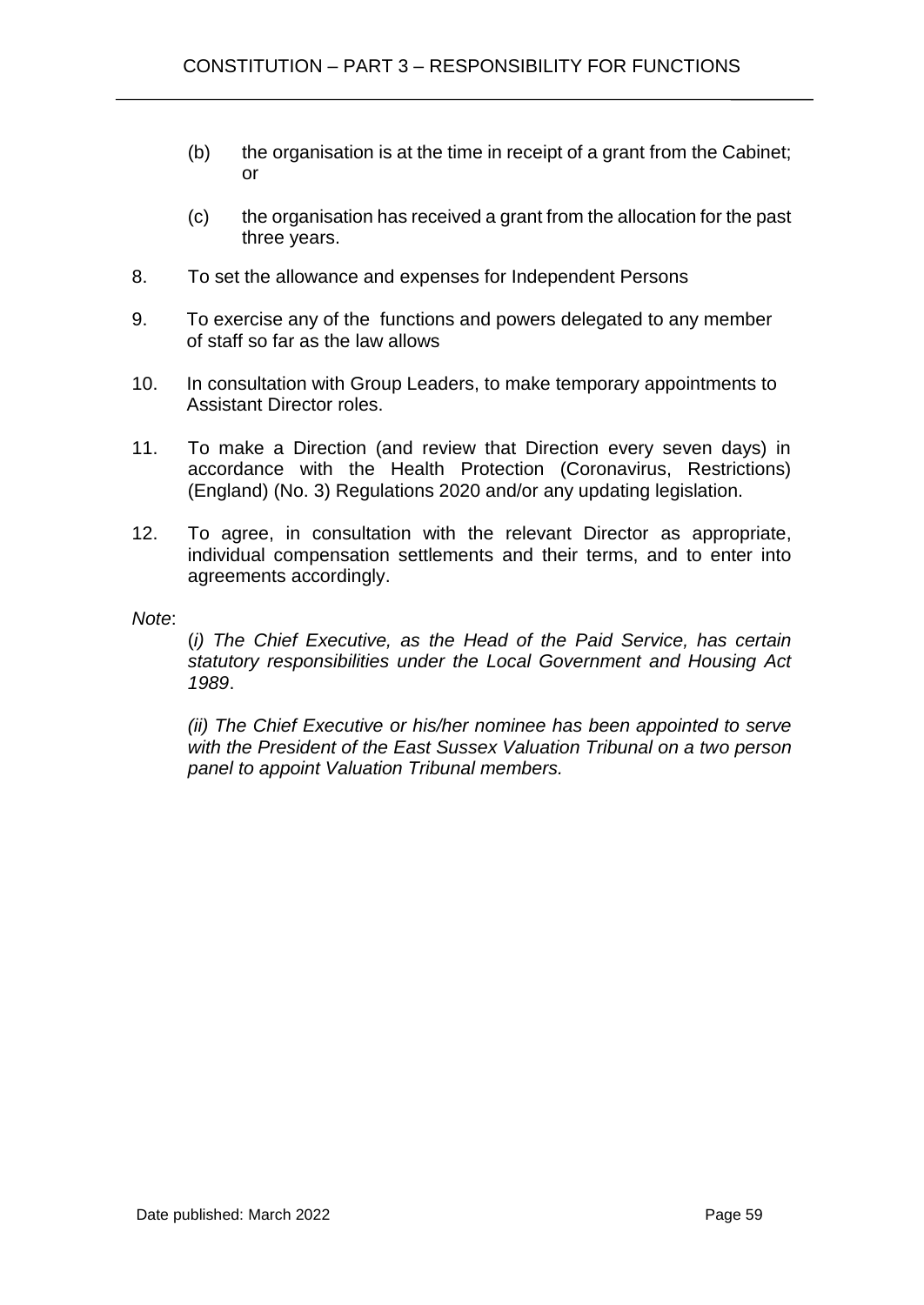# **B. Chief Operating Officer**

#### *Finance*

1. To implement decisions of National Negotiating Bodies affecting employees, except insofar as such decisions give discretionary powers to employing authorities.

#### *Corporate Property Functions*

- 2. To undertake corporate property reviews.
- 3. To develop policies, and set and monitor corporate standards to achieve the policies in relation to:
	- land acquisition;
	- new build and maintenance:

and to ensure corporate mechanisms are in place to achieve this role.

- 4. To provide Health and Safety advice and guidance in respect of property matters.
- 5. To provide and maintain the County Council's terrier and other corporate property information.
- 6. To provide property advice to the County Council on corporate functions including the following client agent functions in relation to corporate property responsibilities:
	- property services input to property reviews and property audits;
	- asset valuations:
	- advice on the mix between temporary/permanent and freehold/ leasehold accommodation;
	- property and land acquisition and disposal service.
- 7. To prepare and maintain approved lists of works consultants and contractors.

#### *Other Property Matters*

- 8. To declare surplus to County Council requirements and to authorise the disposal of small areas of surplus land where:
	- (a) no alternative form of development is considered possible;
	- (b) the adjoining owner is the only likely purchaser; and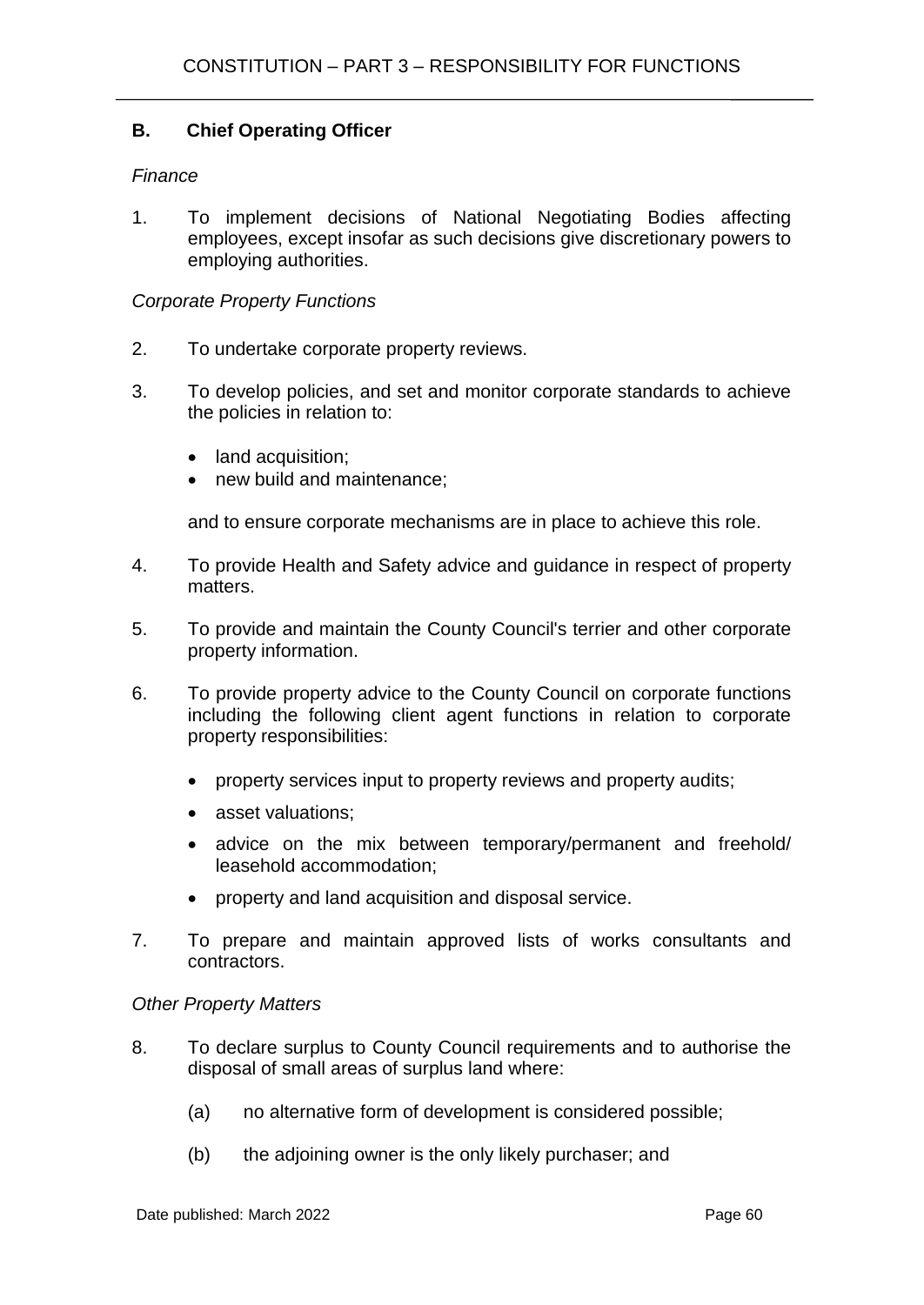- (c) the area of land is less than 0.2 hectares (0.494 acres).
- 9. To authorise the disposal of surplus houses in accordance with the policy set by the Council.
- 10. To authorise the temporary occupation of a property (for a maximum period of 12 months) where a staff tenancy terminates for any reason other than retirement or death of the employee.
- 11. To approve the terms of any land disposal where the payment from the other party does not exceed £250,000 (in the case of a lump sum payment) or £25,000 per annum (in respect of an annual rental), and to maintain a register of all such transactions, to be available for inspection by members.
- 12. After consultation with the Lead Cabinet Member for Resources (subject to Financial Regulations) to approve on behalf of the Council the sale price or other consideration for the disposal of any interest in land, above the limit set in paragraph 12 above.
- 13. To seek planning permission under Regulation 4 of the Town and Country Planning General Regulations 1992.
- *Corporate Personnel and Training Function*
- 14. To authorise increases to locally agreed special payments and allowances which have a corporate application to reflect movement in the relevant cost of living index/wage award as appropriate.
- 15. To increase the ceiling on the Assisted Car Purchase Scheme annually in the light of increases in new car prices.
- 16. To adjust, on an annual basis, user contributions towards the leasing costs of lease cars.
- 17. To vary, in special cases, the approved level of assistance with training expenses.
- 18. To authorise payment of awards under the Local Government (Discretionary Payments) Regulations.
- 19. To apply the East Sussex County Council Employer discretionary provisions within the Local Government Pension Scheme Regulations.
- 20. To agree with the employing Director the salary bands for management posts in LMG Bands 1-10 (below Director level).
- 21. To approve payments under the Market Supplement Policy, in consultation with the relevant Director, subject to the other options for addressing staff retention problems having been considered and the following criteria having been satisfied: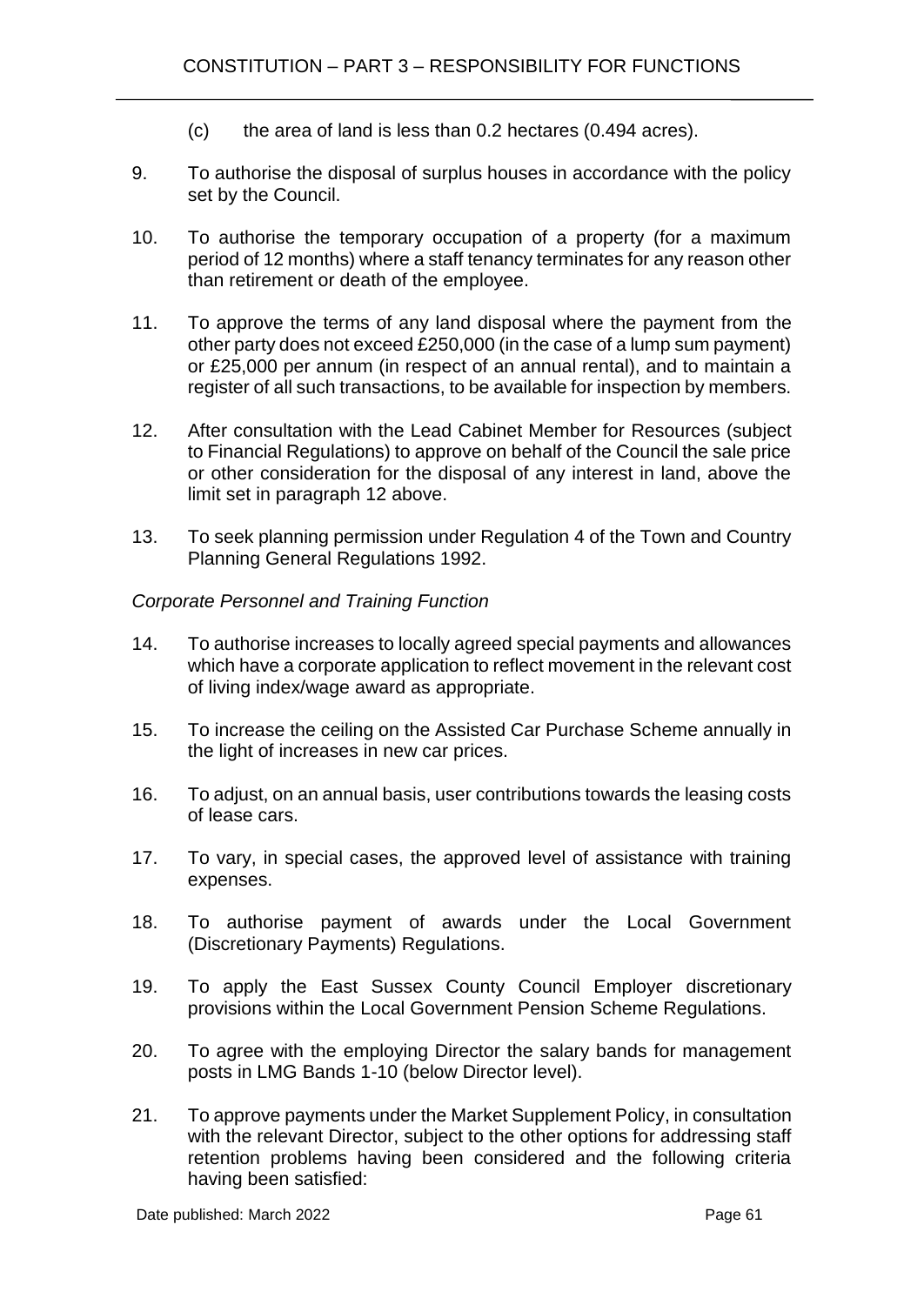- (a) the market in which the County Council is competing being examined;
- (b) salary levels in that market for the required skills, qualifications and experience being clearly above the County Council pay levels; and
- (c) non-pay items which might provide a recruitment/retention incentive being thoroughly examined.
- 22. To accelerate the incremental position of any employee whose post is reserved for elected member appointment, with the exception of the Chief Executive and Chief Officers provided the maximum of the grade for the post is not exceeded.
- 23. To authorise the premature retirement of non-teaching staff except those for those posts reserved for elected member appointment in which cases premature retirement can be authorised after consultation with the members of the Governance Committee.
- 24. To extend the time period for aggregation of LGPS membership beyond 12 months in exceptional circumstances.
- 25. To agree, in consultation with the relevant Director as appropriate, individual compensation settlements and their terms, and to enter into agreements accordingly.
- 26. To maintain and operate the Corporate Confidential Reporting ("Whistleblowing") Policy.
- 27. To maintain and operate the E-Mail Use Policy, including authority to make any necessary minor amendments or updating.

## *Other Matters*

- 28. To settle individual claims for compensation arising for reasons other than loss of or damage to an employee's property in those cases where the employee is unable to prove that there is any negligence on behalf of the County Council.
- 29. To exercise the County Council's powers as a member of the East Sussex Tourist Attractions Association (ESTAA).
	- (a) To exercise day to day management of the Ashdown Forest Trust; and
	- (b) to agree the accounts of, and grants by, the Trust after consultation with the Lead Cabinet Members for Resources and Transport and Environment, and the Director of Communities, Economy and Transport .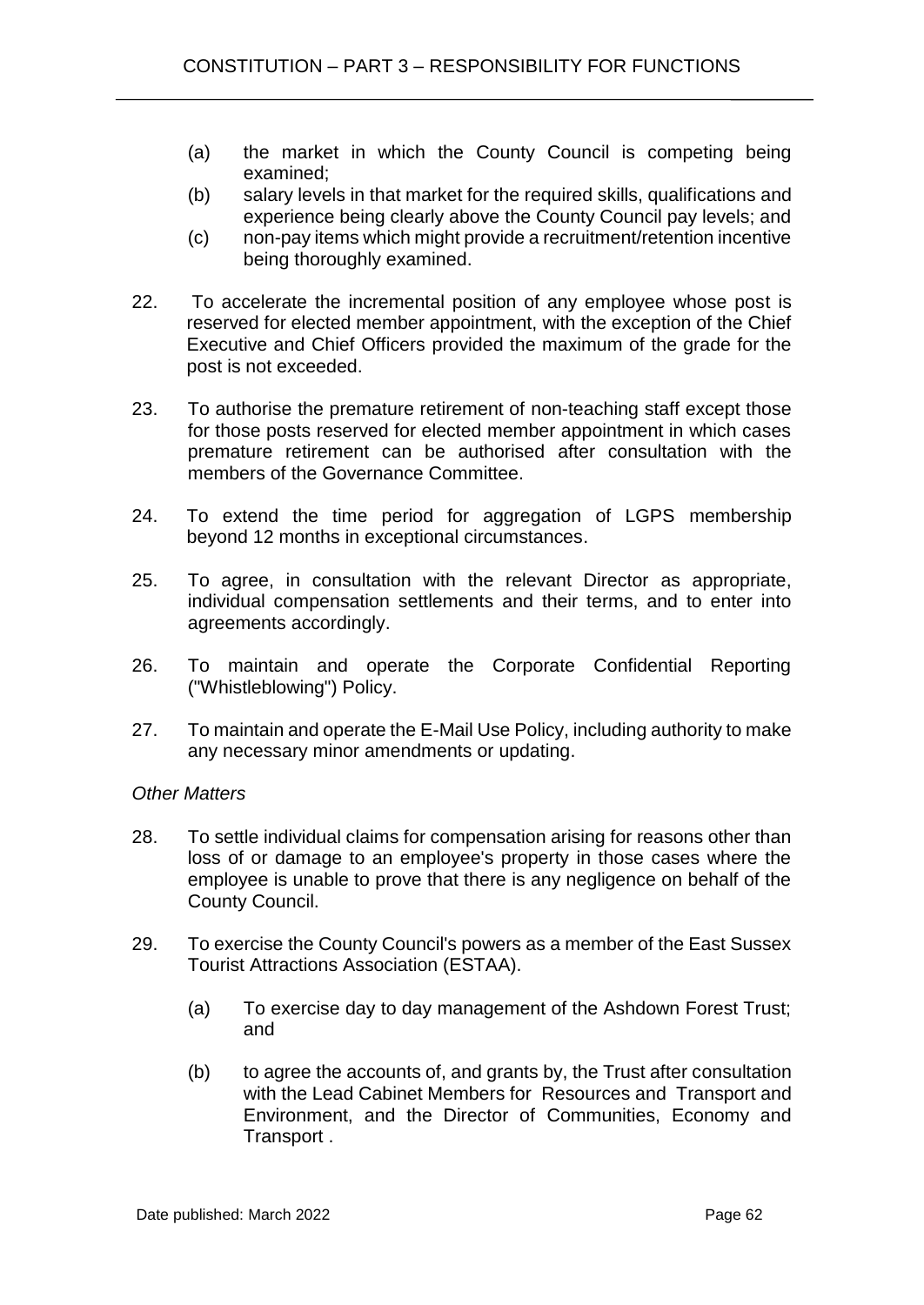*Note: The Chief Operating Officer's and the Chief Finance Officer's duties and responsibilities in relation to insurances are set out in the Financial Regulations.*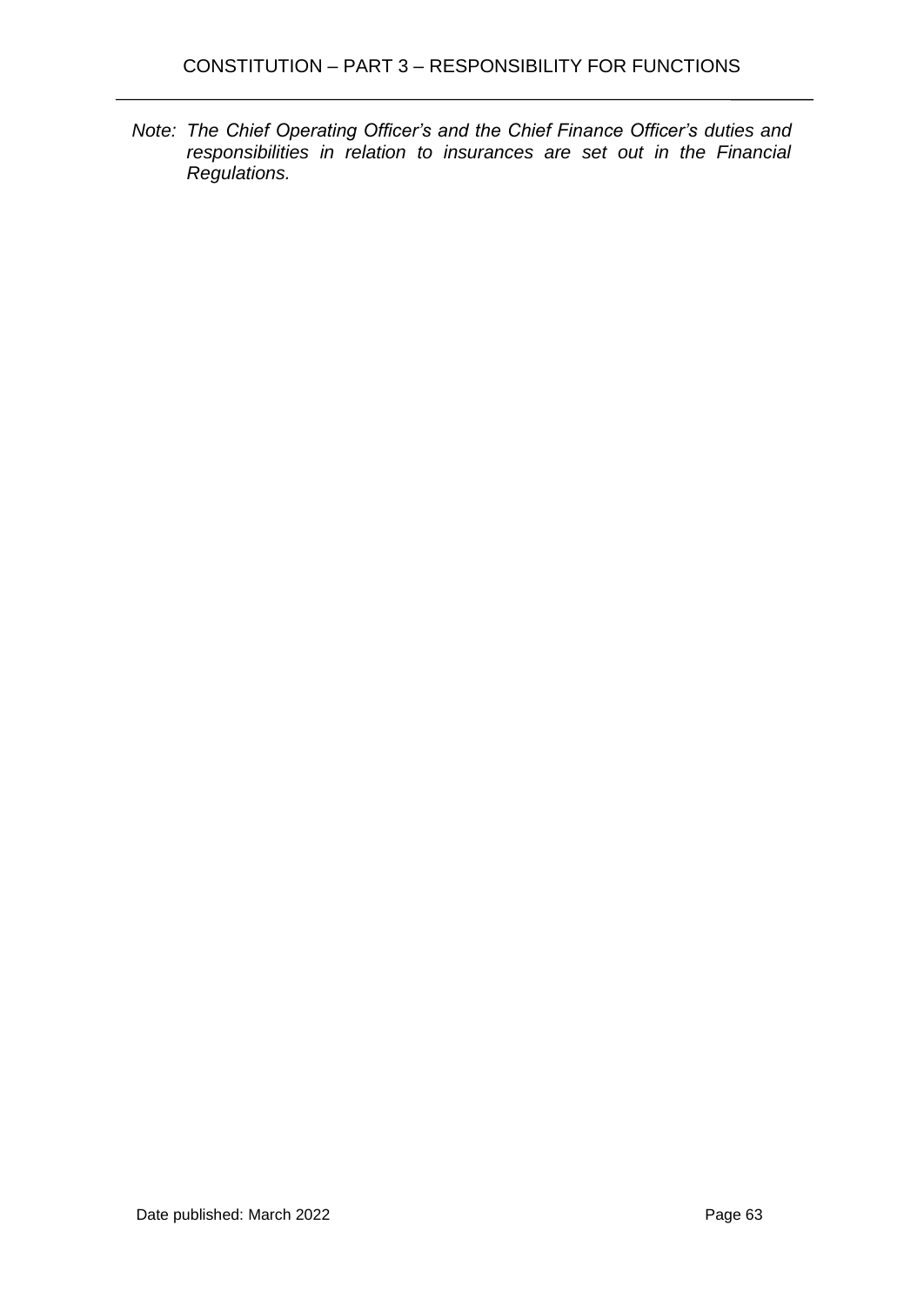## **C. Director of Communities, Economy and Transport**

- 1. To authorise, pursuant to the powers contained in the Highways Act 1980 (as amended):
	- (a) the erection and siting of buildings or structures (including but not limited to seats, signs, notice boards and bollards) or the carrying out of works (including but not limited to maintenance):
		- (i) within, over or under the highway and public rights of way;
		- (ii) in front of the prescribed building line;
		- (iii) of a private nature over or under the public highway, subject to securing appropriate bonding arrangements and commuted maintenance payments.
	- (b) interference with or obstruction to highways;
	- (c) the grant of permissions and licences;
	- (d) the grant of permissions and licences including but not limited to skips; trees/shrubs; scaffolding; builders materials and hoardings.
- 2. After consultation with the Assistant Chief Executive to serve any notices and to exercise the powers of the County Council to authorise direct action or institute legal proceedings relating to:
	- (a) interference with or obstruction to or nuisance on any highway or land adjoining a highway; and
	- (b) a failure to comply with any prohibition or requirement of the Highways Act 1980, New Roads and Works Act 1991 (Part 3), the Traffic Management Act 2004, National parks and access to the Countryside Act 1949, Wildlife and Countryside Act 1981, Dangerous Dogs Act 1989 or Builders' Skips (Markings) Regulations 1984.
- 3. (a) After consultation with the Assistant Chief Executive, appropriate District Council and local member (save in the case of temporary traffic restrictions), to make, give consent or object to the making of, apply or confirm any order under the provisions of the Highways Act 1980 (as amended), the Wildlife and Countryside Act 1981, the Road Traffic Regulation Act 1984 (as amended), the Town and Country Planning Act 1990, the Parking Act 1989 and the Rights of Way Act 1990, the Traffic Management Act, New Roads Works and Streets Act 1991, Countryside and Rights of Way Act 2000, Cycle Track Act 1984.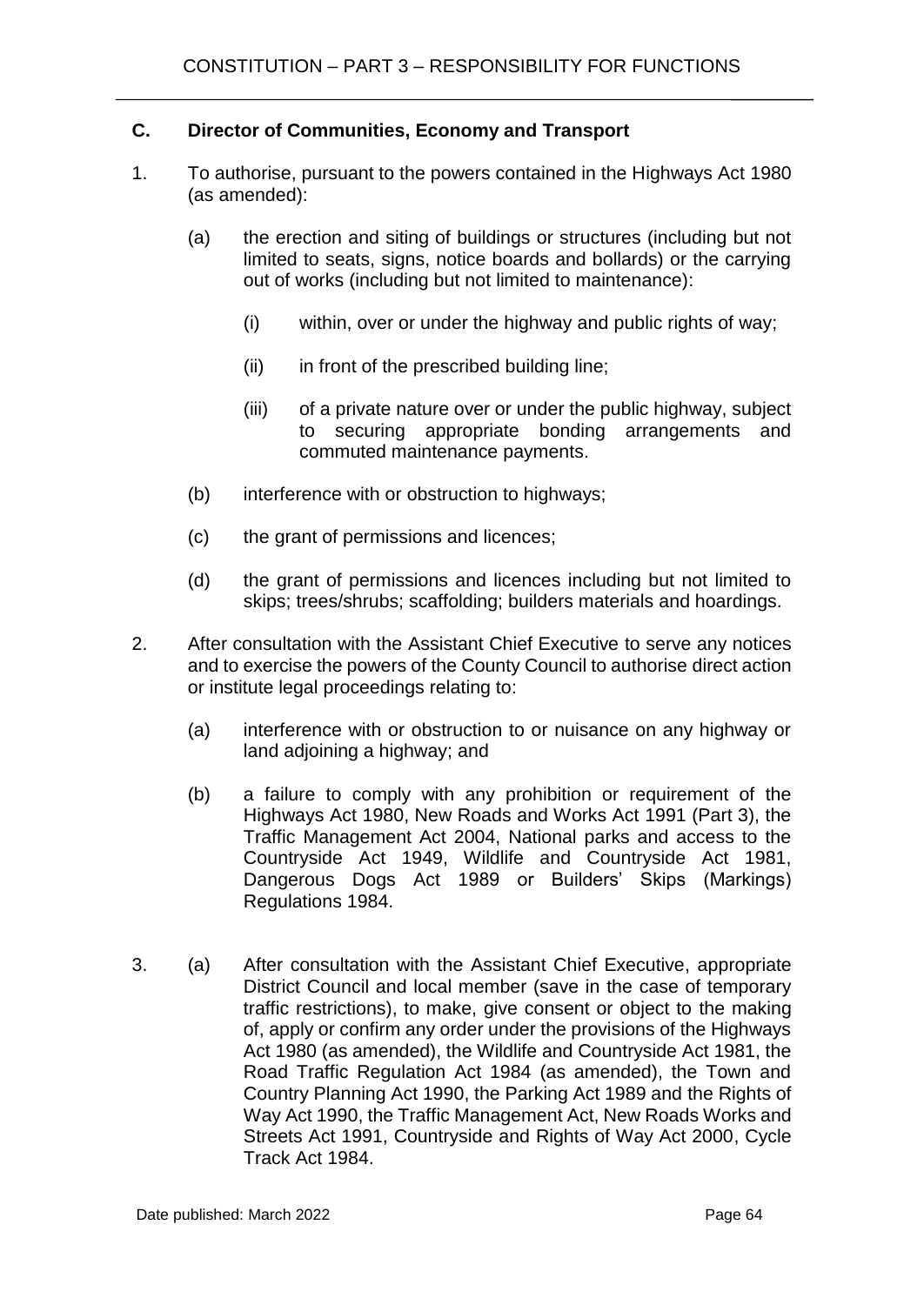- (b) To make provision for the regulation of traffic, pursuant to the County Council's statutory powers, where formal orders are not required.
- (c) To authorise the Assistant Chief Executive to make temporary traffic orders without recourse to the consultation procedure.
- 4. To approve, from time to time, a schedule of prospectively maintainable highways under the New Roads and Street Works Act 1991.
- 5. To authorise the entering into of agreements with developers under Sections 38 and 228 of the Highways Act 1980 and to exercise the powers of the County Council with respect to the formal adoption of private streets generally.
- 6. To authorise the entering into of any agreements under the Highways Act 1980 including (but not limited to) agreements under Sections 6 and 278 of that Act
- 7. To authorise entry onto any land, including for the purpose of survey and to place or leave on or in that land any apparatus for use in connection with that survey.
- 8. To exercise the discretionary powers of the County Council under the Land Compensation Act 1973 (as amended) and the Noise Insulation Regulations.
- 9. After consultation with the Assistant Chief Executive to serve notices of exemption from the Advance Payments Code (Private Street Works) in appropriate cases where this would not prejudice the County Council.
- 10. To object, when appropriate on highway grounds, to applications to local licensing authorities for licences for goods vehicle operating centres.
- 11. To undertake the powers and duties of the County Council as Enforcement Authority under the Reservoirs Act 1975, including the service of formal notices and the authorisation of legal proceedings.
- 12. (a) In consultation with the Assistant Chief Executive, to grant permits under Section 115(E) of the Highways Act 1980 for the carrying out of trading and similar activities on footways and pedestrianised areas, in cases of unopposed applications.
	- (b) To deal with consultations by district councils exercising their own powers under Section 115(E) of the Highways Act 1980 and to give consent to the exercise of such powers.
	- (c) To authorise payment terms and associated conditions where permits are issued under Section 115(E) of the Highways Act 1980 for trading and similar activities on footways and pedestrianised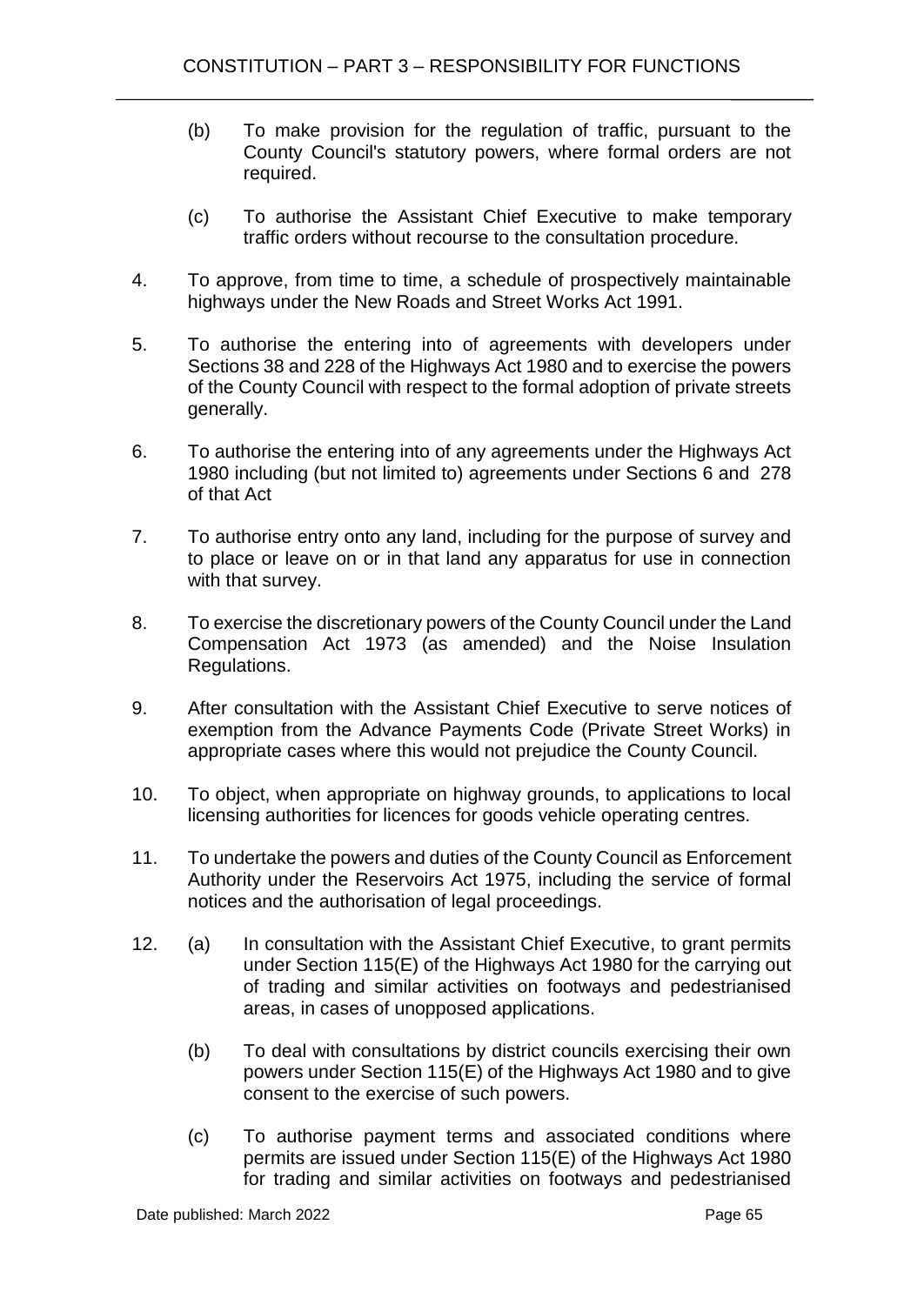areas, in cases where the Highways Authority is the owner of the land.

- 13. After consultation with the Chief Operating Officer, to amend the fee for the service provided by the County Council in answering highway enquiries on the CON29 Enquiries of Local Authority Form, based upon current costs.
- 14. To determine the need for on-street parking bays for blue badge holders close to their residences, in terms of traffic problems.
- 15. To sign controlled waste transfer notes under the Environmental Protection Act 1990 and the Environmental Protection (Duty of Care) Regulations 1991 in respect of waste transferring between the County Council and another party.
- 16. After consultation with the Assistant Chief Executive, to determine claimed public rights of way pursuant to Section 53(5) of the Wildlife and Countryside Act 1981

*Public Transport* 

- 17. (i) To arrange such consultations as appear to him to be appropriate following the notification by an operator of an intention to change a local bus service.
	- (ii) To take steps to provide for the provision at short notice of temporary gap filling journeys where an operator withdraws from a route.
	- (iii) To award contracts, within established guidelines and policy, to the lowest tenderer.
	- (iv) On behalf of the County Council, to enter into a 'de minimis' arrangement with an operator, subject to being satisfied that the particular arrangement is both appropriate and the most cost effective means of securing the provision of a journey.
	- (v) To approve requests for fares increases on supported services which are broadly in line with the general level of inflation.

## *Development Control*

- 18. To determine all applications for planning permission which fall to be determined by the County Council where the proposal is considered to be in accordance with the development plan and current planning policies except where two or more objections on planning grounds have been received within the consultation period.
- 19. (a) To determine applications for planning permission amounting to minor variations to applications already granted.
	- (b) To determine applications for non-material amendments to planning permissions made under the Town and Country Planning Act 1990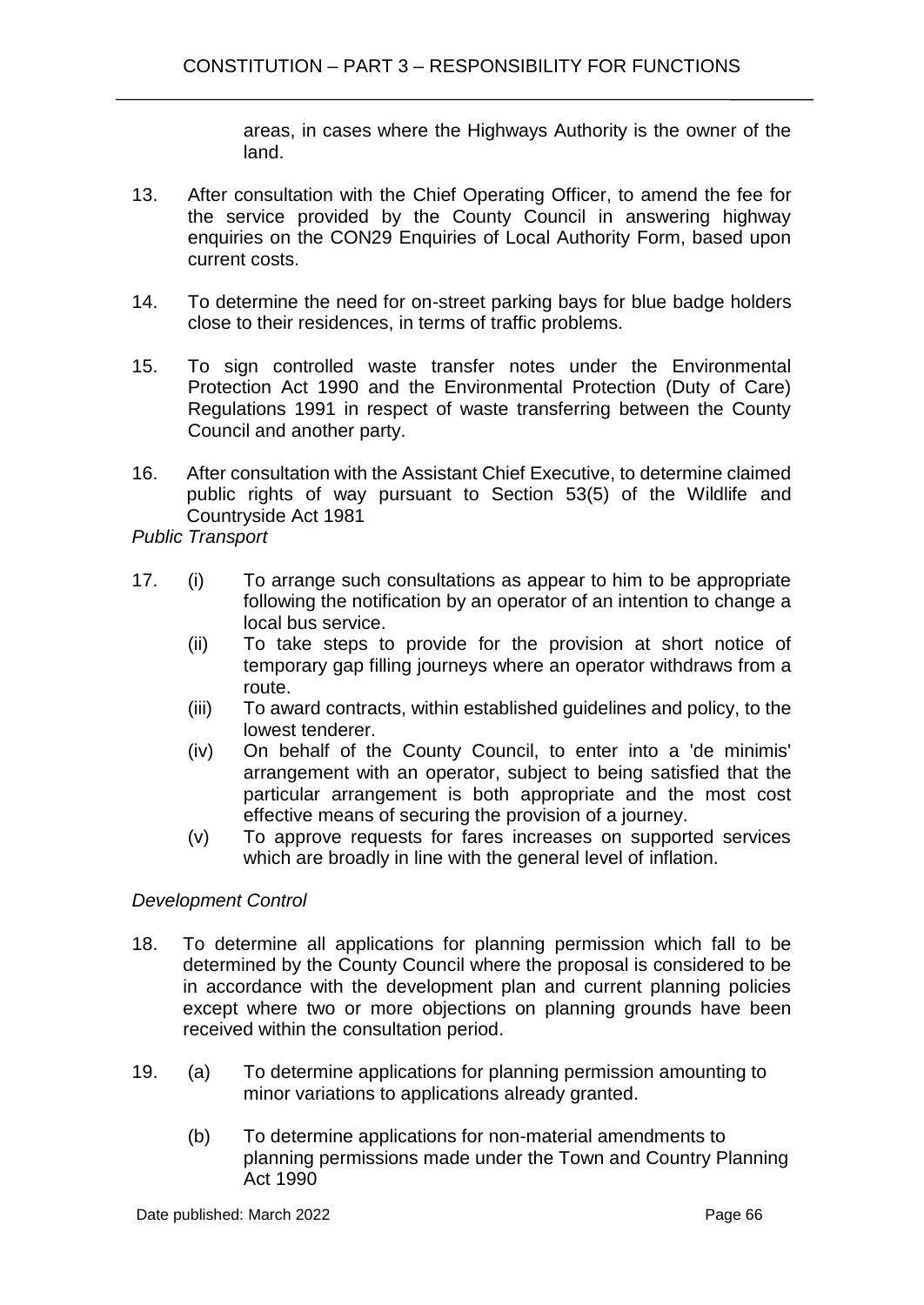- (c) To determine particulars submitted pursuant to conditions attached to planning permissions.
- 20. To determine any matter arising under the provisions of the Town and Country Planning (Environmental Impact Assessment) Regulations 2017 and associated legislation and any legislation which amends or replaces it.
- 21. (a) To determine whether an application for prior approval is required under Schedule 2 of the Town and Country Planning (General Permitted Development) Order 2015.
	- (b) To determine, where there are less than two objections relating to matters that can be considered by the County Planning Authority under Schedule 2 of the Town and Country Planning (General Permitted Development) Order 2015, applications for prior approval under the aforementioned legislation.
- 22. To determine applications for a periodic Review of Old Mineral Permissions made under Paragraph 4 of Schedule 14 of the Environment Act 1995.
- 23. To determine applications for certificates of appropriate alternative development under Section 232(3) of the Localism Act 2011, in respect of decisions which fall to be made by the County Planning Authority.
- 24. To determine applications for Certificates of Lawfulness of Existing or Proposed Use or Development under Sections 191 and 192 respectively of the Town and Country Planning Act 1990 (as amended).
- 25. To determine applications for Listed Building consent for alterations, extension or demolition of a Listed Building under the Planning (Listed Buildings and Conservation Areas) Act 1990, where the proposal is considered to be in accordance with the development plan and current planning policies, except where two or more objections have been received within the consultation period.
- 26. To assess whether a proposal which is a departure from the Development Plan requires referral to the Secretary of State and, when deemed necessary, make the referral.
- 27. To respond to consultations by District/Borough Planning Authorities on applications for development in areas which have been notified to them as mineral consultation areas or waste consultation areas.
- 28. To respond to the appropriate government department on applications made under the Environmental Impact Assessment and Habitats (Extraction of Minerals by Marine Dredging) Regulations 2001 unless the proposal raises issues of strategic importance.
- 29. To submit observations on behalf of the County Planning Authority and the Highway Authority in respect of proposals for development by District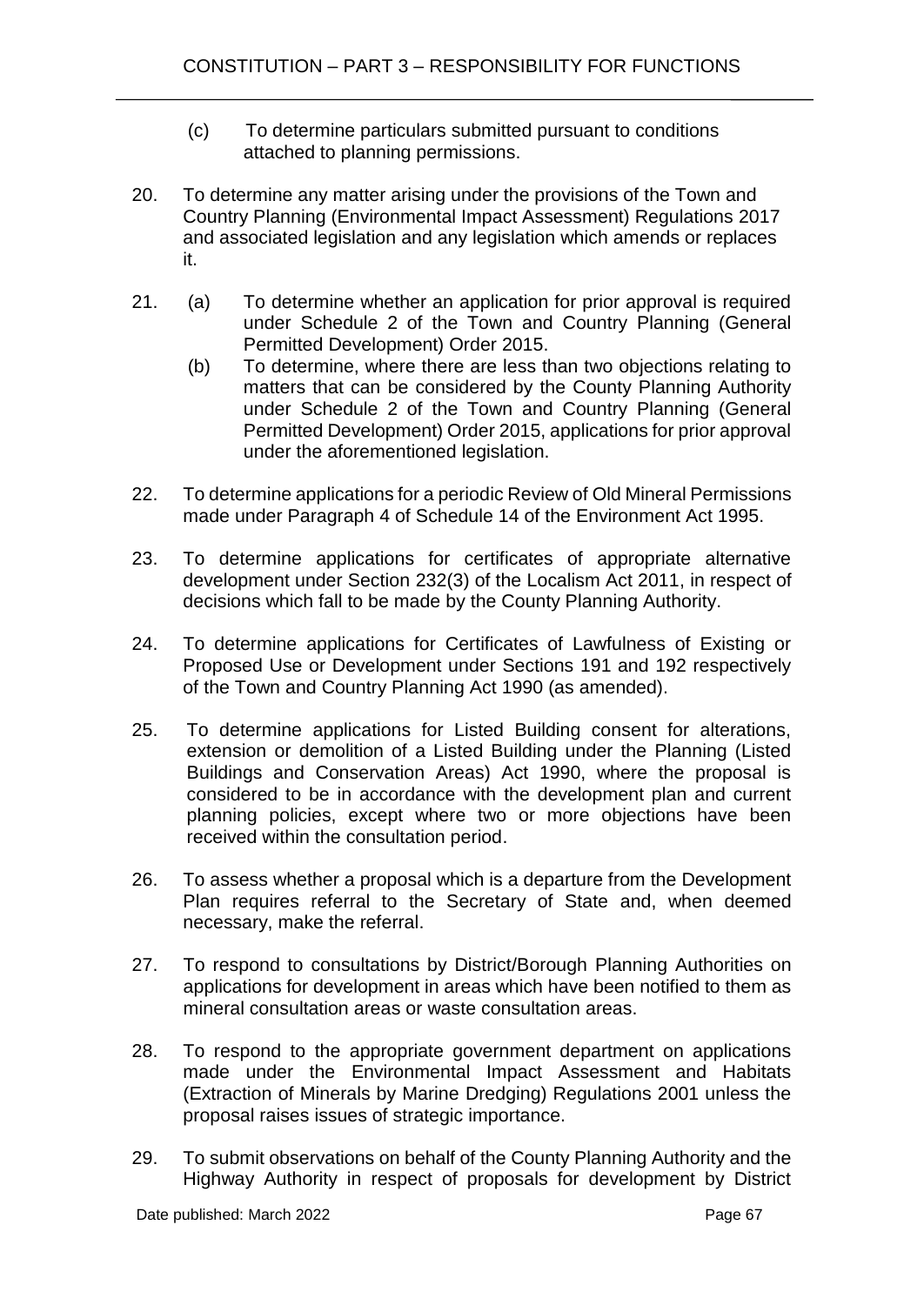Councils.

- 30. To respond to the relevant District Planning Authority on behalf of the Highway Authority in respect of any statutory or other consultations in relation to proposals for development.
- 31. To submit observations on proposals for development by local authorities and government departments not involving formal consultation.
- 32. To give observations, if appropriate, on behalf of the County Council on applications to the Secretary of State for deemed planning permission under Section 90(1) of the Town and Country Planning Act 1990 for the erection of poles, pole mounted equipment and overhead electricity lines below 33kv.
- 33. To give observations, if appropriate, on behalf of the County Council on proposals for minor diversions or temporary routes on power lines up to 400kv where no objection is being raised.
- 34. After consultation with the Assistant Chief Executive, to decide whether to take and/or to discontinue formal enforcement action or initiate any other legal proceedings in any case where they consider it appropriate to do so; any action taken to be reported to a subsequent meeting of the Planning Committee.
- 35. In consultation with appropriate Directors to authorise the County Council to participate in planning obligations under Section 106 Town and Country Planning Act 1990.
- 36. To consider requests for variations to agreements made under S106 of the Town and Country Planning Act 1990, in consultation with relevant Directors, the local Members and the Chair of Planning Committee where this materially affects the obligations of, or to the County Council, and to enter into such variation agreements as appropriate.
- 37. To exercise the powers delegated to the Council by another Planning Authority to provide the planning service for matters detailed in Paragraphs 18 – 24 and 33 – 35 above for sites and proposals that are in accordance with arrangements agreed with the other Planning Authority.

## *Development Plans and Consultation*

- 38. To respond to consultations by other Planning Authorities on Draft Local Plans and any other Development Plan.
- 39. To consider, agree and sign Statements of Common Ground that are prepared in support of Development Plans by both the County Council and other planning authorities.
- 40. To respond to consultations by Town and Parish Councils and other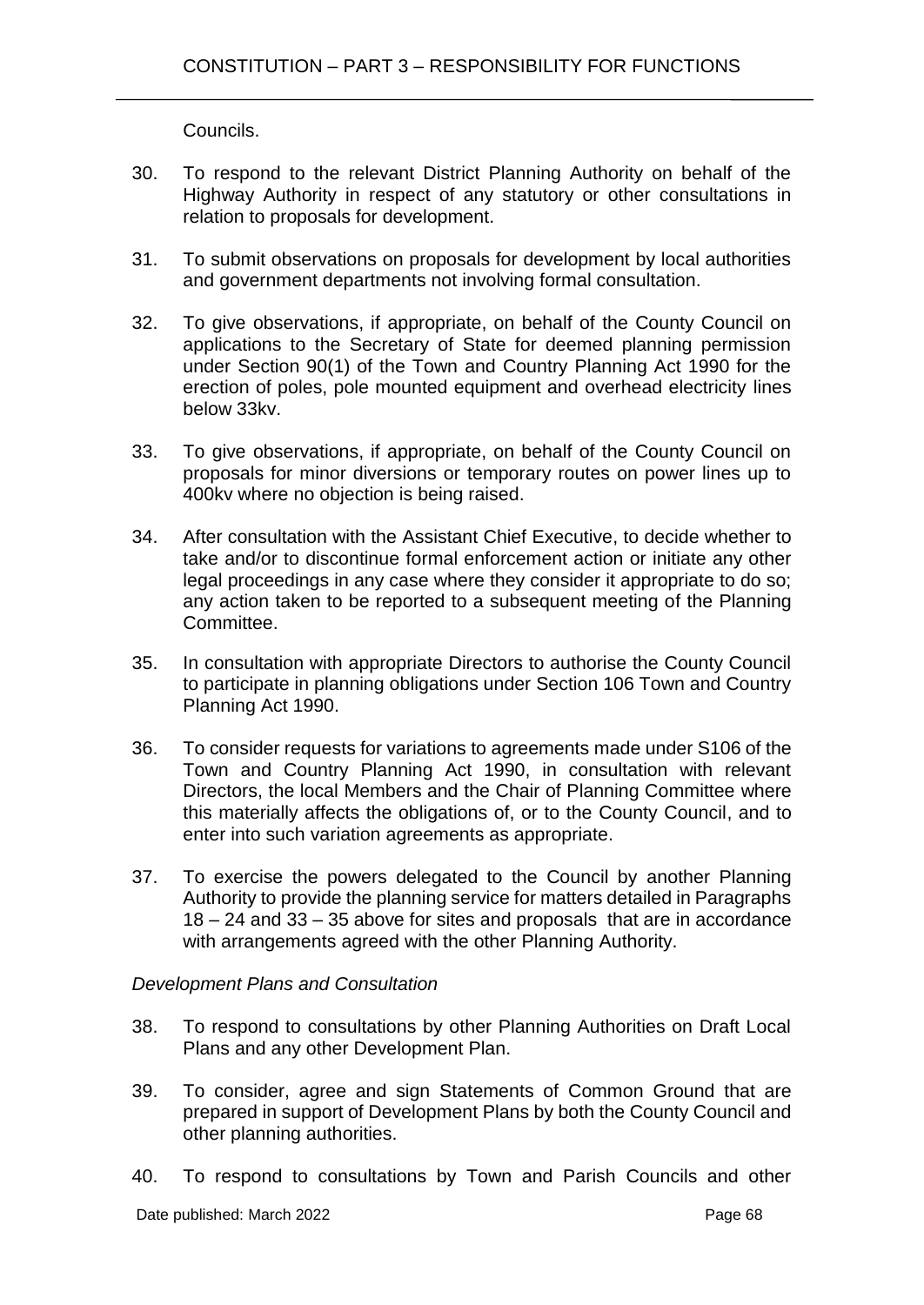Qualifying Bodies on Neighbourhood Development Plans, Neighbourhood Development Orders and Community Right to Build Orders.

- 41. To respond on behalf of the Council as County Planning Authority, Highway Authority and/or Lead Local Flood Authority to consultations from government departments and other statutory and non-statutory organisations.
- 42. To agree briefs for joint County and District Local Plan studies.
- 43. To agree to publish the Waste and Minerals Monitoring Reports and Local Aggregate Assessments.
- 44. To publish amendments to the Council's Local Development Scheme.

#### *Other Matters*

- 45. To make new Tree Preservation Orders and modify existing Orders.
- 46. To determine applications for consent to fell, top or lop trees included in a Tree Preservation Order (where this is the responsibility of the County Planning Authority).
- 47. To submit observations when consulted on applications for felling licences.
- 48. To authorise the planting of trees, subject to funds being available within the agreed budget.
- 49. To authorise the service of Notices under Section 207 of the Town and Country Planning Act 1990, requiring the replacement of trees.
- 50. To exercise the County Council's powers and duties under orders and regulations made under the Plant Health Act 1967 (includes Dutch Elm Disease).
- 51. After undertaking appropriate consultations, to decline the offer of an access agreement between the County Council and the landowner in respect of woods which clearly have insignificant recreational value.
- 52. To make arrangements for the transport of pupils and students to school or college where there is a statutory duty or it is the policy of the County Council to provide such transport.
- 53. To discharge any function relating to the control of pollution or the management of air quality.
- 54 (a) To discharge the powers, duties and responsibilities of the County Council under the legislation in respect of trading standards and animal welfare, which shall include but not be limited to the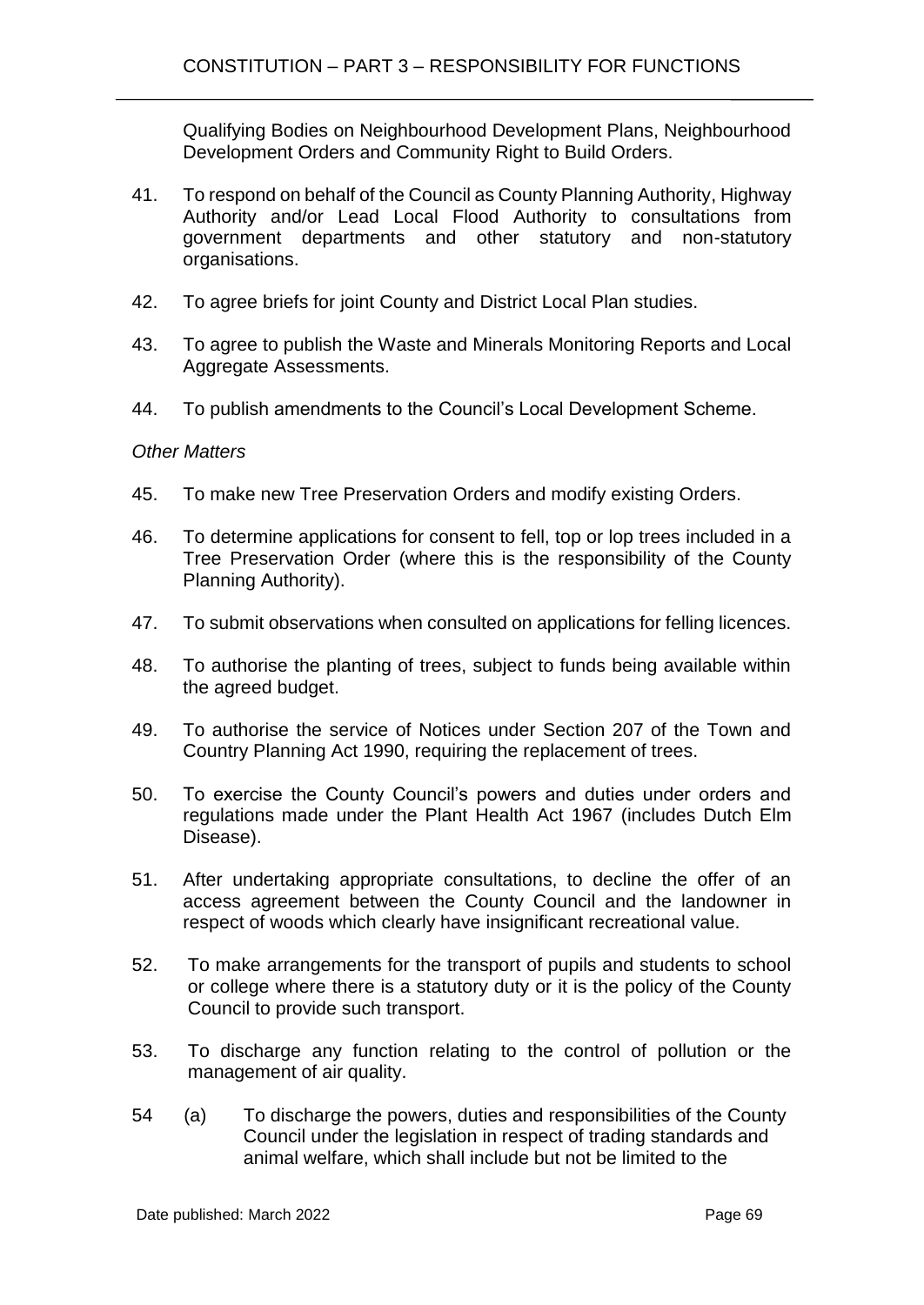legislation listed in 55 below ('the trading standards and animal welfare legislation').

- (b) To appoint and designate officers in Trading Standards as authorised officers in respect of the trading standards and animal welfare legislation. The Team Manager – Trading Standards is designated the Chief Inspector of Weights and Measures.
- (c) To grant, amend, refuse, suspend and transfer licenses or certificates, and to register persons or premises, pursuant to the trading standards and animal welfare legislation.
- (d) To authorise the institution of proceedings brought under the trading standards and animal welfare legislation.
- 55. The legislation set out below includes also any enabling enactment, statutory instrument, order in council, byelaw or other order, and any enactment repealing, amending or extending the provisions thereof. Accommodation Agencies Act 1953 Administration of Justice Act 1970 – Section 40 Administration of Justice Act 1985 Agricultural Produce (Grading & Marking) Acts 1928 Agriculture Act 1970 Animal Health Act 1981 Animal Welfare Act 2006 Anti-Social Behaviour Act 2003 Cancer Act 1939 Celluloid & Cinematograph Film Act 1922 Children & Young Persons (Protection from Tobacco) Act 1991 Children & Young Persons Act 1933 Clean Air Act 1993 Companies Acts 1985/2006 Consumer Credit Act 1974 Consumer Protection Act 1987 Copyright, Designs & Patents Act 1988 Courts and Legal Services Act 1990 Criminal Damage Act 1971 Criminal Justice Act 1988 Customs & Excise Management Act 1979 Education Reform Act 1988 Energy Act 1976 Enterprise Act 2002 Environmental Protection Act 1990 Estate Agents Act 1979 Explosives Act 1875 Fair Trading Act 1973 Farm & Garden Chemicals Act 1967 Fireworks Act 1951 Fireworks Act 2003 Food and Environment Protection Act 1985 Food Safety Act 1990 Forgery & Counterfeiting Act 1981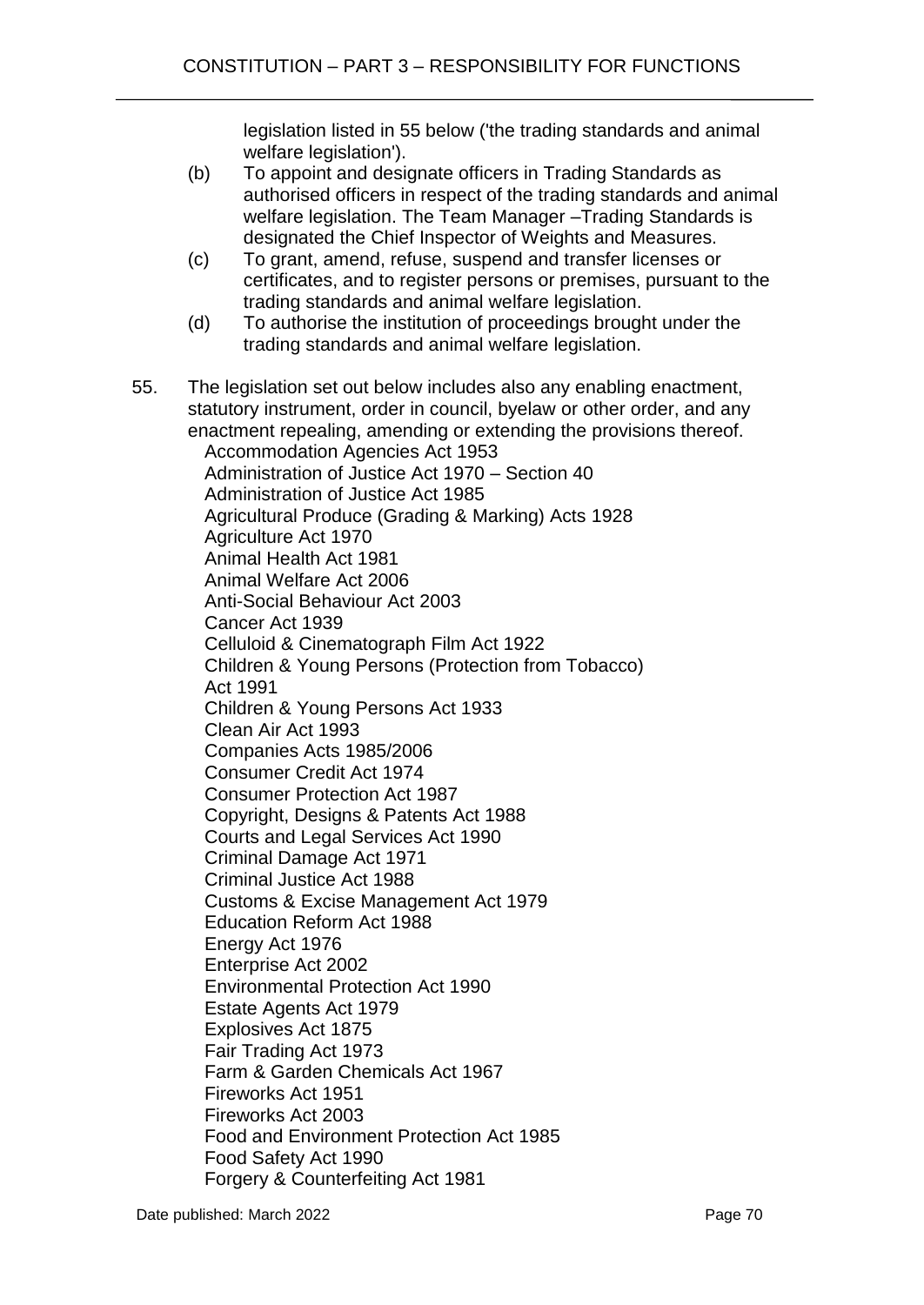Fraud Act 2006 Hallmarking Act 1973 Health & Safety at Work etc Act 1974 Housing Act 2004 Intoxicating Substances (Supply) Act 1985 Knives Act 1997 Legal Services Act 2007 (S198) Licensing Act 2003 Local Government (Miscellaneous Provisions) Act 1976 (S16) Malicious Communications Act 1988 Medicines Act 1968 Merchant Shipping Act 1995 Motor Cycle Noise Act 1987 Motor Vehicles (Safety Equipment for Children) Act 1991 Olympic Symbol etc (Protection) Act 1995 Performing Animals (Regulation) Act 1925 Poisons Act 1972 Prices Act 1974 Property Misdescriptions Act 1991 Protection of Animals Act 1911 Public Health Act 1961 Road Traffic (Foreign Vehicles) Act 1972 Road Traffic Act 1988 and 1991 Road Traffic Regulation Act 1984 Solicitors Act 1974 Telecommunications Act 1984 Theft Acts 1968 and 1978 Tobacco Advertising and Promotions Act 2002 Trade Descriptions Act 1968 Trade Marks Act 1994 Unsolicited Goods & Services Acts 1971 & 1975 Video Recordings Act 1984 Weights & Measures Act 1985

- 56. To authorise officers of the East Sussex Fire and Rescue Service or another Local Authority to act as licensing officer and petroleum inspectors, under sections 18 and 19 of the Health and Safety At Work (etc) Act 1974 and the Petroleum Consolidation Act 1928, on behalf of the County Council.
- 57. In liaison with Action in Rural Sussex and the Chief Operating Officer to agree arrangements for the consideration of applications for assistance to Village Halls and to determine applications, subject to keeping the Lead Cabinet Member, opposition Group Spokespersons and the local member informed.
- 58. To determine applications for ordinary watercourse consent, under the Land Drainage Act (1991) as amended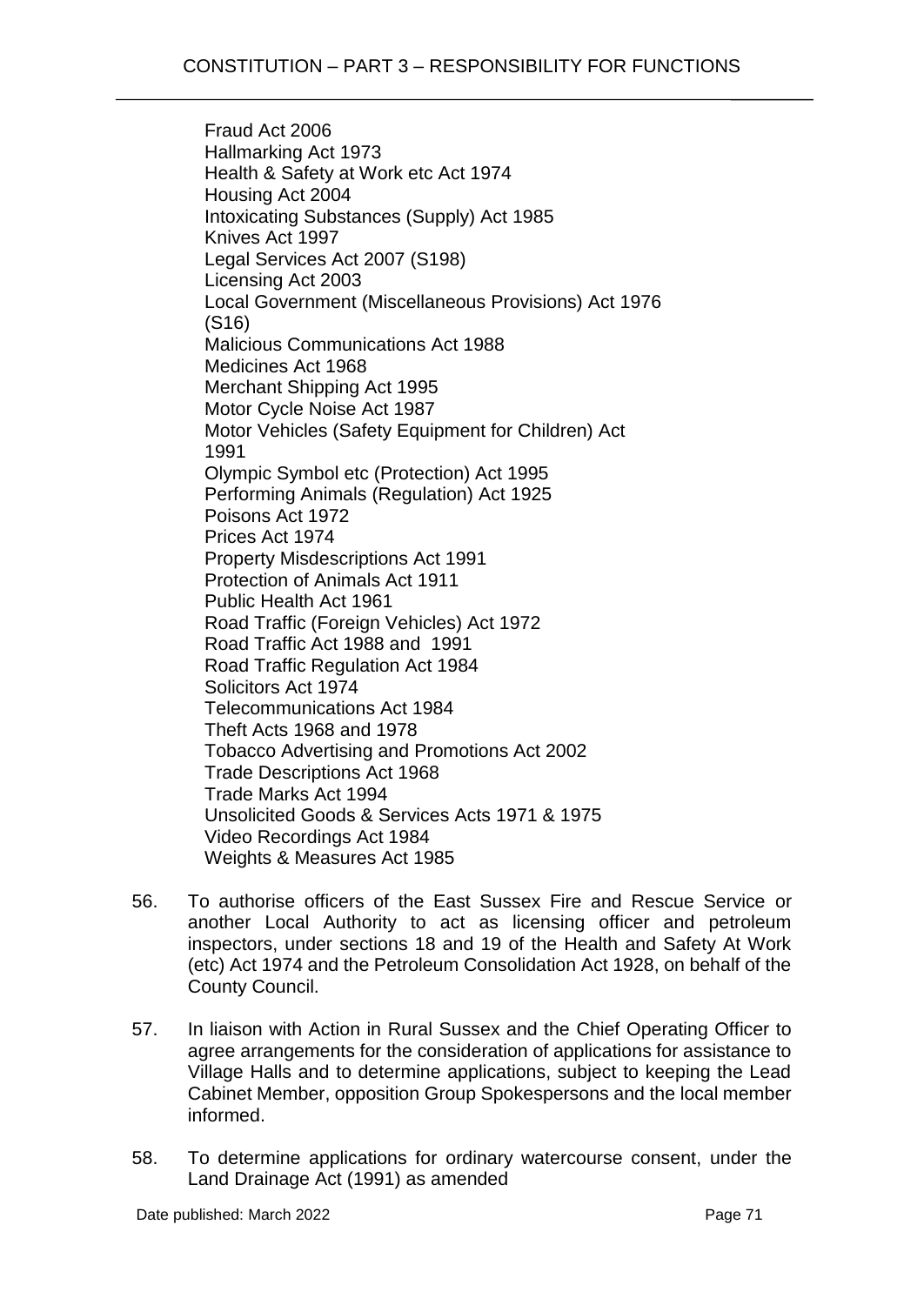- 59. After consultation with the Assistant Chief Executive, to decide whether to take formal enforcement action or initiate legal action under the Land Drainage Act 1991 or the Flood and Water Management Act 2010 in any cases it is deemed appropriate to do so.
- 60. To respond to the relevant planning authorities on behalf of the County Council as Lead Local Flood Authority in respect of any statutory or other consultation in relation to the drainage and local flood risk aspects of proposals in applications for planning permission (including Notifications for Prior Approvals) and Development Plans.
- 61. To designate features which affect flood risk and to determine applications to alter or remove designated features under the Flood and Water Management Act 2010
- 62 To update the Preliminary Flood Risk Assessment for East Sussex in accordance with the requirements of the Flood Risk Regulations 2009.
- 63. Under the Safety of Sports Grounds Act 1975 (as amended):
	- (a) after consultation with the East Sussex Fire Authority, to carry out inspections and issue Safety Certificates subject to any matters of particular relevance being reported to the Regulatory Committee.
	- (b) to issue, serve and enforce prohibition notices.
- 64. Under the Fire Safety and Safety of Places of Sport Act 1987:
	- (a) after consultation with the East Sussex Fire Authority, to undertake the County Council's powers and duties: (i) in respect of inspections, determinations and the issue, amendment and cancellation of certificates under Part III of the Fire Safety and Safety of Places of Sport Act 1987; and (ii) to enforce and institute proceedings under this legislation.
	- (b) to charge applicants for certificates up to the statutory maximum
- 65. In relation to libraries:
	- (a) to fix the opening and closing hours; and
	- (b) to set the fees and charges made by the Business Information Services.
- 66. To take the lead role in Arts related work, including determining applications for grant aid for support for the Arts where the sum applied for is £2,000 or less.
- 67. To amend the Commons Register following an application under Section 15(8) of the Commons Act 2006.
- 68. To undertake and be responsible for the day to day management and operation of the Lewes Public Library and Museum Charitable Trust.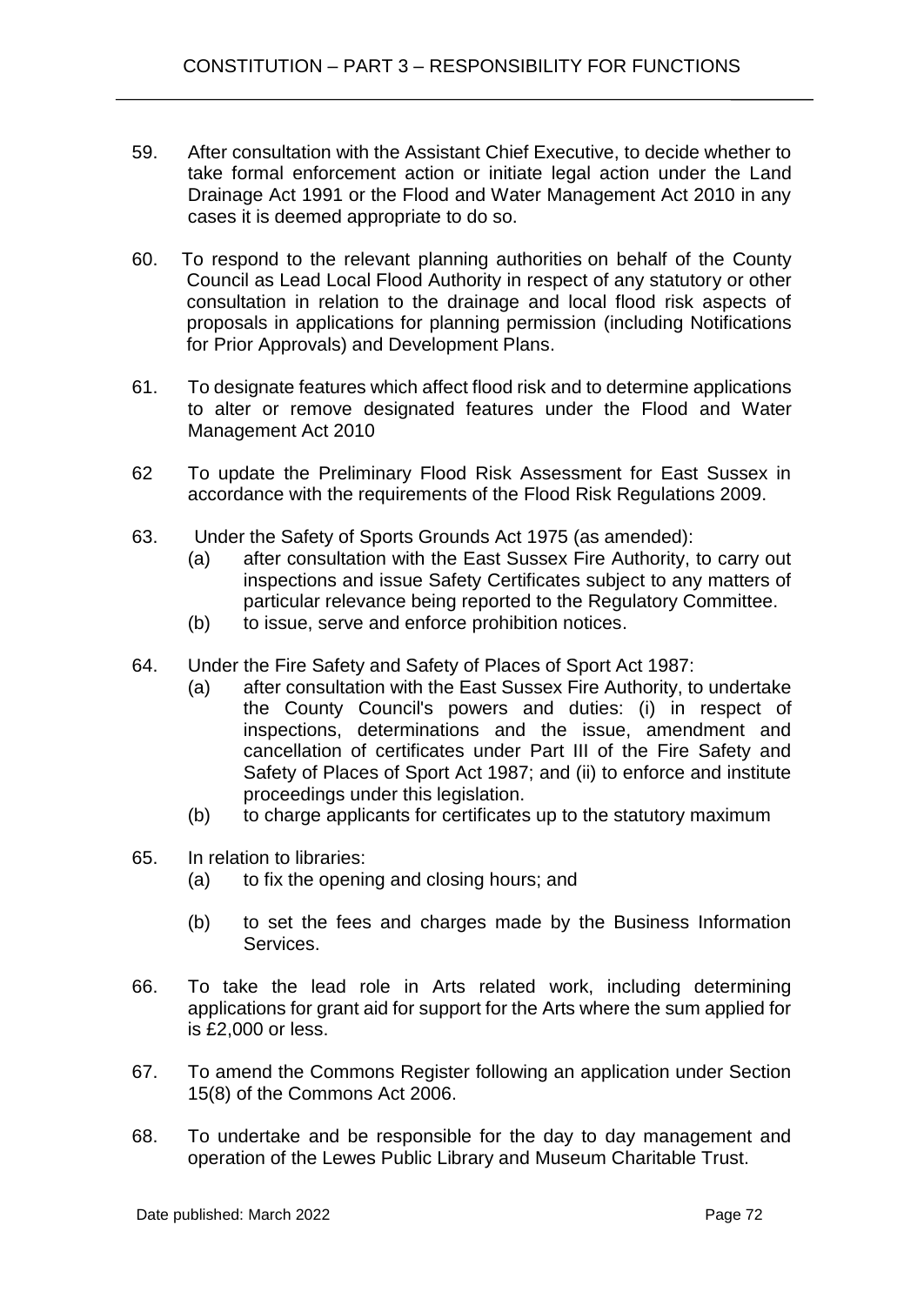69. To set charges for transport conditional permits within guidelines set by the Cabinet.

## *Registration Matters*

70. (a) To exercise the powers of the County Council under the Marriage Act 1994 and the Marriage (Approved Premises) Regulations 1994, save where a review has been sought which falls to be determined by the Approved Marriage Premises Review Panel.

(b) To convene a Panel of three Members, drawn from the membership of the Regulatory Committee, to review decisions made by the Proper Officer for Registration under the Marriage (Approved Premises) Regulations 1995.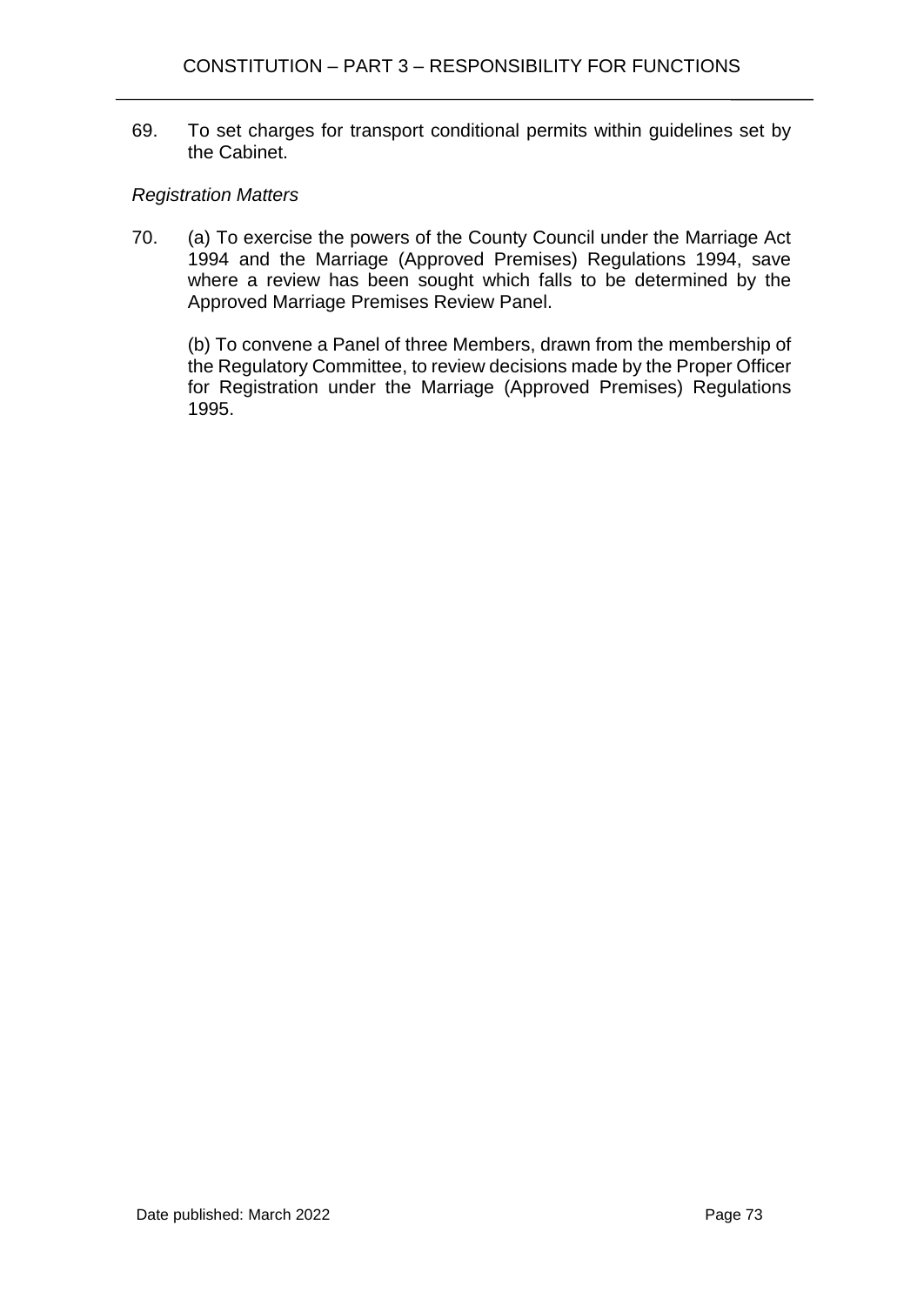# **D. Director of Children's Services**

- 1. (i) To be the Council's Director of Children's Services pursuant to Section 18 of the Children Act 2004.
	- (ii) To discharge the education, children's social services and other functions conferred by Section 18(2) of the Children Act 2004 and any additional functions for which the Director of Children's Services may subsequently become the statutory officer.
	- (iii) Without prejudice to the general nature of the functions delegated at paragraphs 1(i) and (ii) above, to exercise the specific function set out below.

#### *Schools*

- 2. In consultation with a Standing Panel of teacher representatives, to fix school terms and holidays.
- 3. To carry out consultations on proposed annual admission limits for all schools for which the Council is the admissions authority and to report thereon to the Cabinet or Lead Cabinet member and to allocate to pupils the school at which education is to be provided in accordance with the County Council's school admissions policies and related criteria and to represent the County Council at school admission appeals.
- 4. In accordance with the County Council's special education policies and related criteria, to refuse or make arrangements for the assessment and re-assessment of the special educational needs of children and, where appropriate, to make statements of the special educational needs of children and to arrange for the special educational provision specified in those statements, including the undertaking of annual reviews of such statements and related provision, the ceasing of statements and representing the County Council at tribunals.
- 5. To require a child under section 19 of the 1996 Education Act to attend alternative provision otherwise than at the school they are registered at, make school attendance orders and, where appropriate, in consultation with the Assistant Chief Executive, to exercise the powers of the County Council to institute proceedings if a child of compulsory school age is not receiving efficient full time education suitable to his/her age, ability and aptitude and to apply to the Court for education supervision orders.
- 6. To respond to resolutions passed at annual meetings of parents/ governors.
- 7. In conjunction with the Assistant Chief Executive to make Orders, or to amend existing Orders, to provide for Instruments of Government for all maintained schools in accordance with the provisions of the Schools Standards and Framework Act 1998.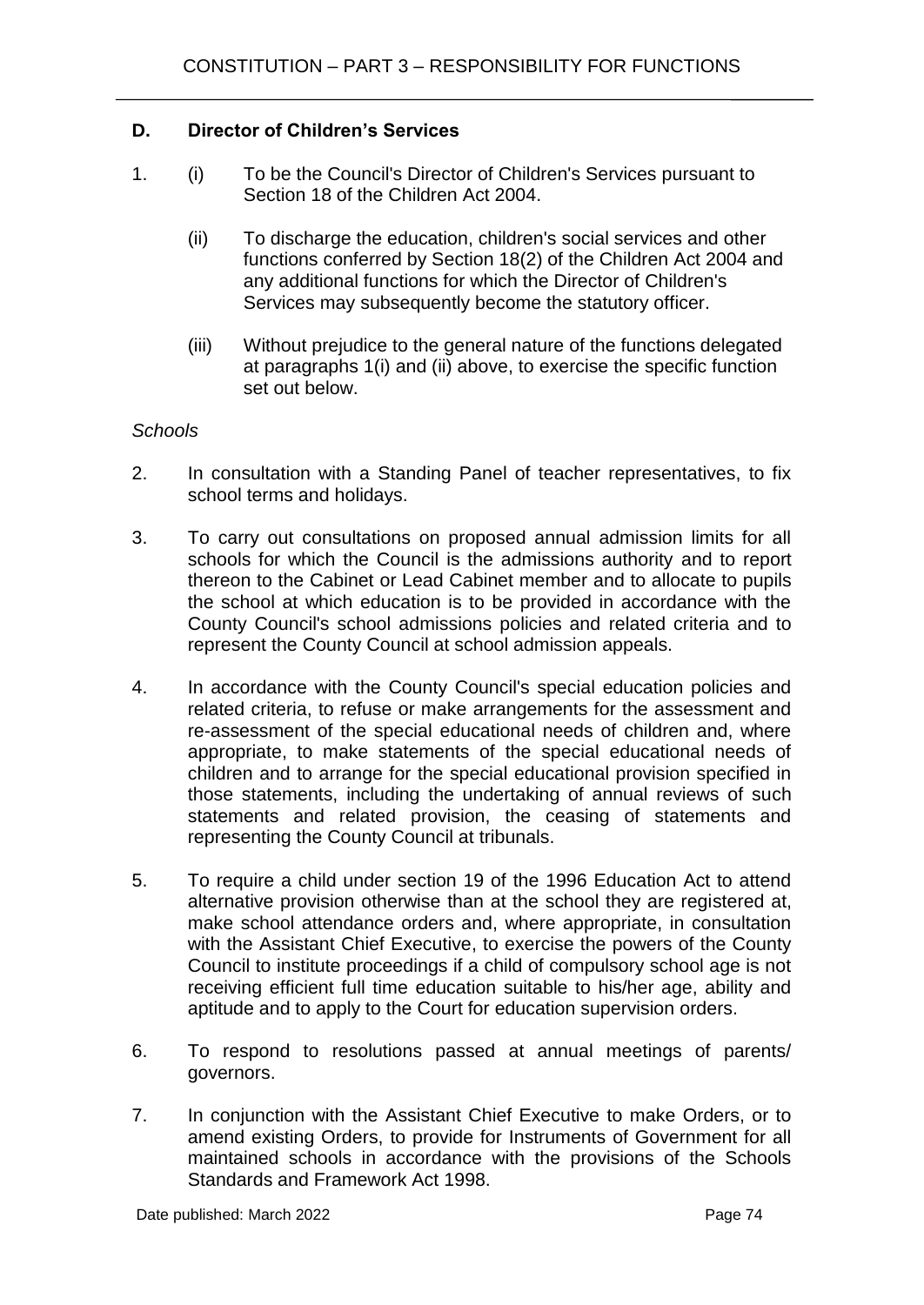- 8. To exercise the Council's powers in respect of pupils excluded from schools.
- 9. In consultation with the Lead Member for Education and Inclusion, Special Educational Needs and Disability, to exercise all the executive powers and duties of the County Council:
	- (a) To authorise all actions (except for the approval of pension arrangements) considered necessary in connection with school proposals to change category to Foundation (or Trust) or to form an Academy; and
	- (b) To engage with any potential Free School proposers and respond to any consultations proposing the establishment of a Free School; subject to consulting with the Chief Operating Officer in respect of land disposals
- 10. To agree the terms of, and entering into, agreements for the joint use of school facilities

## *Assistance to Pupils/Students*

11. To determine applications for boarding and tuition allowances for pupils and applications for awards and grants to students, including the power to determine where an applicant's circumstances are such that an exception to the normal policy of the County Council ought to be made.

## *Finance and Personnel Functions*

- 12. To determine annually individual budget shares for schools in accordance with decisions of the County Council, statutory requirements and the approved scheme for the financing of maintained schools.
- 13. (i) After consultation with the Lead Cabinet Member for Education and Inclusion, Special Educational Needs and Disability, to exercise all the powers and duties of the County Council under Part 4 of the Education and Inspections Act 2006, including Section 60 (Warning Notices); Section 63 (requiring governing body to enter into arrangements); Section 64 (appointment of additional governors); Section 65 (appointment of governing body consisting of interim executive members) and Section 66 (suspension of delegated budget). Action taken Sections 63, 64, 65 and 66 to be reported to following meeting of the Cabinet.
	- (ii) In respect of a school which is judged following an OFSTED inspection to be in need of special measures, or requiring significant improvement, to prepare on behalf of the County Council a commentary on the governing body's action plan and to submit to the Secretary of State a statement of the action proposed by the County Council in support of the action plan and to take all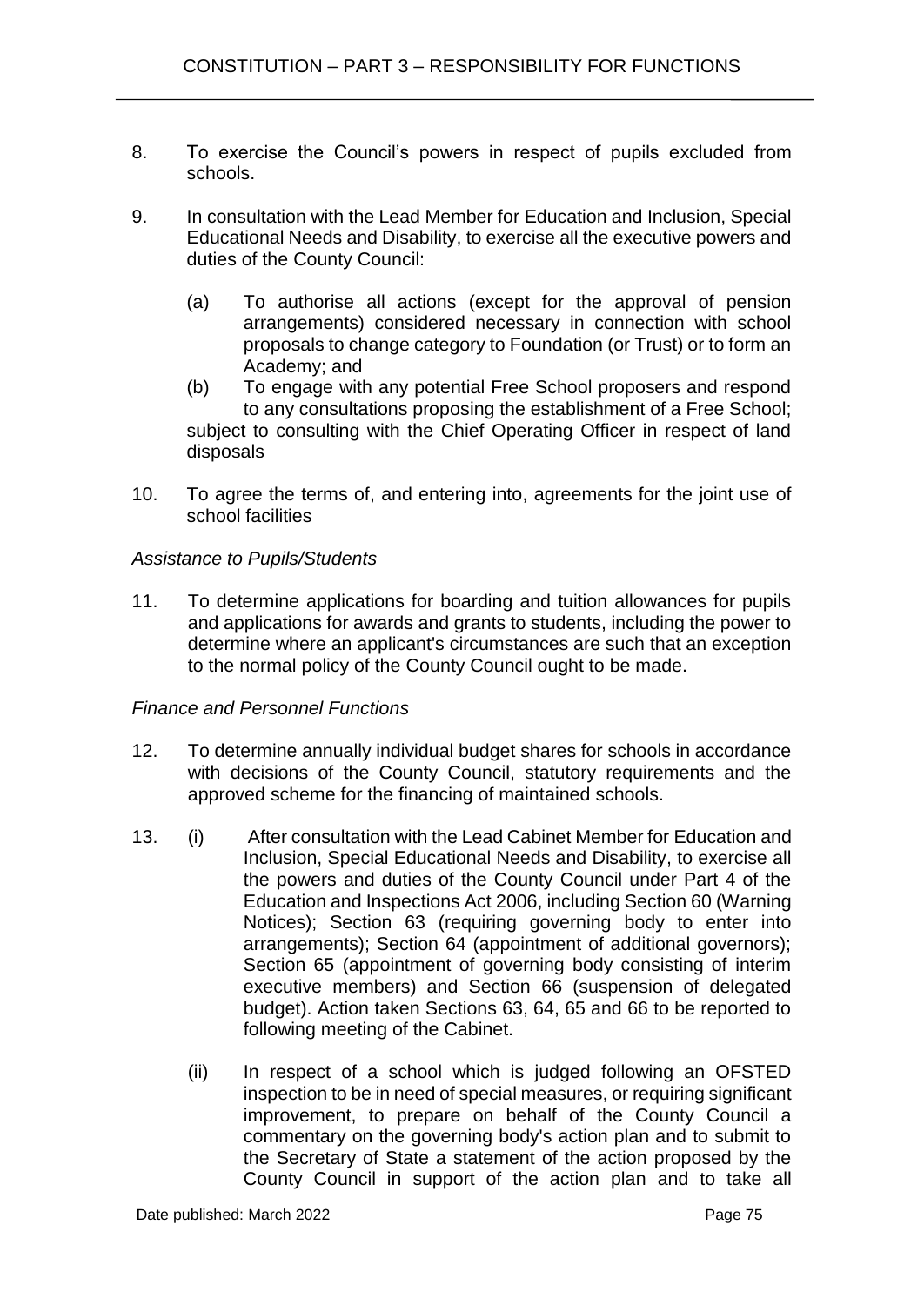intervention and other consequential action. Where the school's delegated budget is suspended following intervention under 13 (i) or (ii), the Director of Children's Services shall exercise the County Council's powers in relation to all staffing matters.

- 14. In relation to schools with delegated budgets, to exercise the County Council's residual powers and duties in relation to staffing matters.
- 15. To approve the premature retirement of teaching staff in accordance with the County Council's policy on the premature retirement scheme for teachers.

## *Buildings/Premises*

- 16. Except in the case of buildings or projects involving a major change in design policy, to approve on behalf of the Cabinet plans prepared by or on behalf of the County Council for capital projects which have been agreed departmentally and, in the case of existing educational establishments, with the head or principal and governors concerned.
- 17. To authorise the exercise of the County Council's statutory duty to transfer sites to the trustees of voluntary schools.
- 18. To authorise the payment of such sums as may be approved by the Department for Education and Skills in respect of the County Council's contribution to aided school projects, subject to the Chief Operating Officer being satisfied that sufficient provision has been made for the expenditure in the revenue or capital budget and that, where required, borrowing authorisation will be available.
- 19. To authorise members of staff at educational establishments to exercise the powers of removal conferred by Section 547 of the Education Act 1996 (the Assistant Chief Executive is separately authorised to institute proceedings for alleged offences).

#### *Miscellaneous*

- 20. To agree the mileage rates to be paid to parents who make arrangements to transport their children between home and school.
- 21. To nominate and remove governors to those places allocated to the Local Authority for school governing boards constituted under the Regulations or the Federation Regulations, as appropriate.
- 22 To consider and make decisions relating to the recruitment of governors; the payment of expenses to governors; the training of governors; and any other matters that may be referred to the Director by the Cabinet or the Governance Committee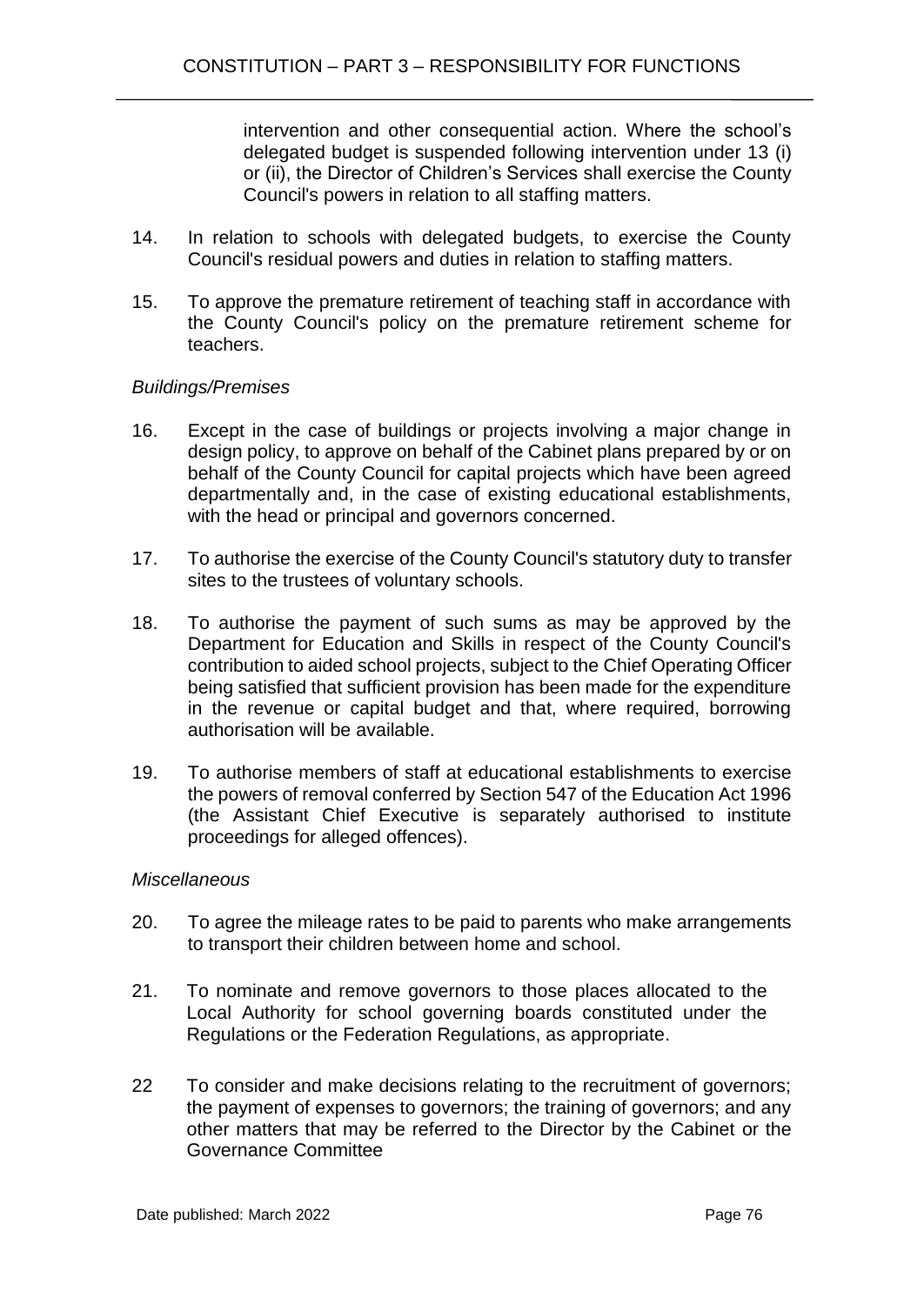- 23 To approve adjustments to the specification for the cleaning of County Council buildings and the provision of catering services and grounds maintenance services subject, in the case of buildings and catering services and grounds maintenance services not the responsibility of the Children's Services Department to prior consultation with the appropriate Director.
- 24. To set price increases for school meals under the school meals contract at a rate not to exceed the rate of inflation for food and labour costs, in consultation with the contractor, the prices to be reviewed twice yearly with increases taking effect immediately after the February half term and at the start of the Autumn term.
- 25. To exercise powers and duties of the County Council in its capacity as trustee of the charity known as the East Sussex Music Trust in compliance with the terms of the Trust Deed and Charities Acts
- 26. To make grants to county-wide voluntary organisations for community education and educational development purposes.
- 27. To authorise expenditure or donations of up to £5,000 by a charity for which the County Council is trustee, and whose purposes relate, among others things, to the advancement of education, subject to consultation with the Chief Executive.

## *Services for Children and Young People*

- 28. To exercise all the powers and duties of the County Council in accordance with general policies from time to time laid down by the Cabinet for the administration of any arrangements made under the Children Act 1989, the Children Act 2004, or other relevant legislation with respect to services for children and young people. This power includes specifically:
	- (a) approving expenditure in respect of any one family in any period of 12 months of up to £10,000 under Section 17 of the 1989 Act and £5,000 under Section 24 of the 1989 Act (both sums to be uprated annually by the Chief Operating Officer to take account of inflation);
	- (b) giving and refusing consents and imposing and cancelling requirements and prohibitions in respect of the private fostering of children, removing a child under the Adoption Act 1976, and making exemptions to the usual fostering limits under the Children Act 1989;
	- (c) authorising in exceptional cases variations from the scale of charges and allowances approved by the Cabinet from time to time for a particular service provided for children and young people;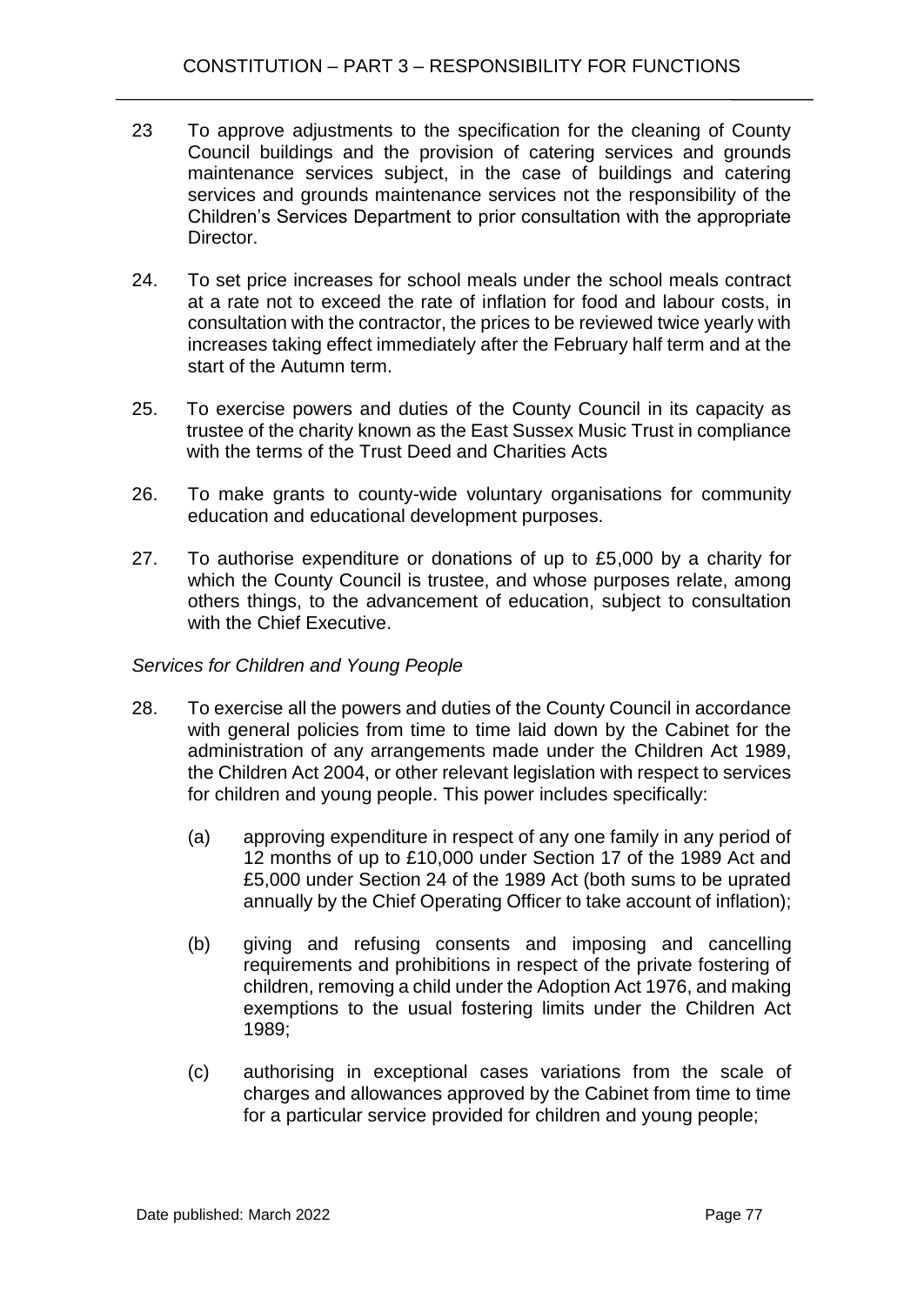- (d) in respect of children in care, consenting or withholding consent to applications for residence orders where it is in the best interests of the child concerned; and
- (e) exercising the powers and duties of the Council in respect of children and young people in their care or being looked after by them, including the power to place children and young persons in accommodation to meet their special needs and to appoint independent persons as visitors.
- 29. To undertake all the powers and duties of the County Council as an adoption agency having regard to the recommendations of the Adoption Panel and to approve the charge for home-study assessments for intercountry adoptions in accordance with the policy agreed by the Cabinet.
- 30. To undertake statutory visits to children's homes.
- 31. To make permanent or temporary variations in the approved number of places at any Children's Services establishment.
- 32. To enforce, make applications and representations to a Court or Magistrate and authorise, institute and defend proceedings under any enactment which stand referred to the Cabinet, in consultation with the Assistant Chief Executive.
- 33. To agree to the payment of up to 75% of the travelling expenses of employees to and from work at residential and day care establishments where recruitment is difficult.
- 34. To purchase groceries, meat and other domestic provisions locally for residential and day care establishments under the control of the Cabinet: (a) if satisfactory tenders are unlikely to be obtained; and (b) where client training is involved.
- 35. To authorise expenditure in relation to children up to a net contribution by the County Council of £20,000 in any one case on alterations/adaptations to premises under section 2, Chronically Sick and Disabled Persons Act 1970.
- 36. To exercise all the powers of the Cabinet, in such matters as the Director considers urgent, following consultation with the relevant Cabinet member relating to:
	- (a) the approval of applications under the Chronically Sick and Disabled Persons Act 1970 involving a net cost to the County Council of more than £20,000 in so far as they relate to children (see Delegation 40); and
	- (b) applications for expenditure under sections 17 and 24 of the Children Act 1989 in excess of the sums set in delegation 33(a).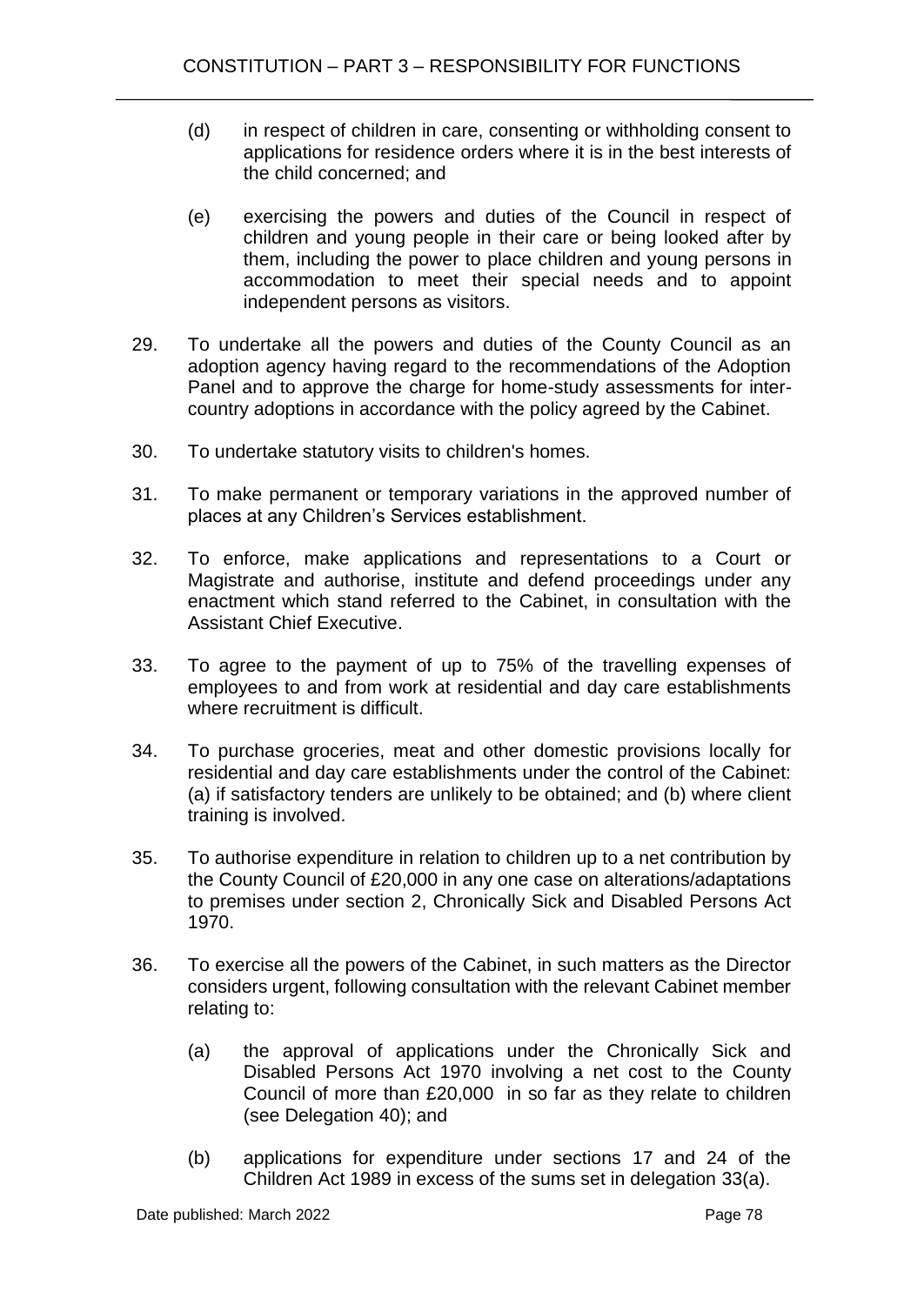- 37. To make ex gratia payments of up to £1,000 where justified under the Children's Services Department's complaints procedure.
- 38. To provide individuals or families with family placements and residential and day care accommodation within any agreed policy of the Council.
- 39. To appoint the members of the Adoption panels in accordance with the Adoption Agencies Regulations 2011.
- 40. To appoint the members (except for the appointment of any members who are County Councillors) of the Fostering Panel in accordance with the Fostering Services Regulations 2011.
- 41. To appoint representatives of the Local Safeguarding Children Board in accordance with the Local Safeguarding Children Boards Regulations 2006.
- 42. To grant licences and to approve bodies of persons to enable children to take part in public performances under Section 37 of the Children and Young Persons Act 1963.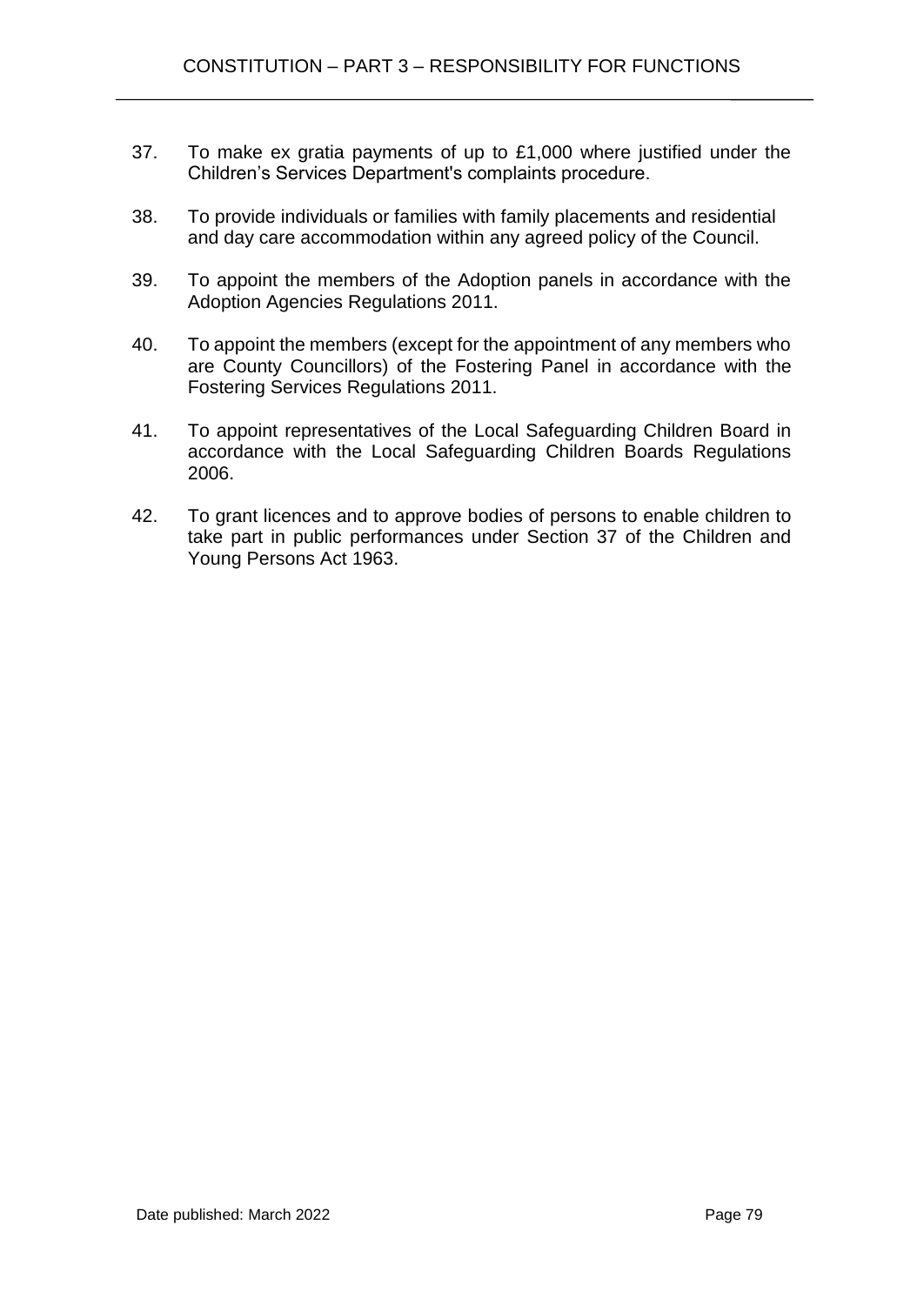## **E. Director of Adult Social Care**

- 1. To exercise all the powers and duties of the County Council in accordance with general policies from time to time laid down by the Cabinet for the administration of any arrangements made under relevant legislation with respect to services for adults including people with disabilities. This power includes specifically:
	- (a) arrangements made under the Care Act 2014, Section 29, National Assistance Act 1948 and Section 2, Chronically Sick and Disabled Persons Act 1970 and the Health and Social Care Act 2001 (expenditure authorised up to a net contribution by the County Council of £50,000 in any one case on alterations/ adaptations to premises);
	- (b) waiving assessed contributions for adaptations to premises/ provision of equipment in exceptional circumstances;
	- (c) authorising the Assistant Director Operations to be appointed as the Council's nominee for obtaining Grants of Probate and dealing with related matters and to seek appointment as Deputy in appropriate cases;
	- (d) under the Mental Health Act 1983 as amended, and the Mental Capacity Act 2005 appointing approved social workers/authorised mental health professionals, Best Interest Assessors and Independent Mental Capacity Advocates, accepting guardianship applications and making orders for the discharge of patients subject to guardianship, acting as the Supervisory Body in relation to the Deprivation of Liberty safeguards and undertaking functions in relation to those safeguards under the Mental Capacity Act 2005;
	- (e) under the Care Act 2014 and NHS and Community Care Act 1990, (i) increasing the limits paid for residential care in line with published DSS rates and, when they are no longer published, in consultation with the Chief Finance Officer to take account of inflation; (ii) approving, in special circumstances, packages of home support costing more than net residential care costs; and (iii) making payments to providers of individual care quarterly in advance where the provider will not accept any other terms.
	- (f) disregarding the value of a former dwelling in assessing the client's contribution towards the cost of residential accommodation where it is considered reasonable to do so in consultation with the Chief Executive and the Chief Finance Officer (and where appropriate the relevant Cabinet member); and
	- (g) under Sections 34 36 of the Care Act 2014, taking charges against interests in property in consultation with the Assistant Chief Executive and (ii) entering into deferred payments arrangements.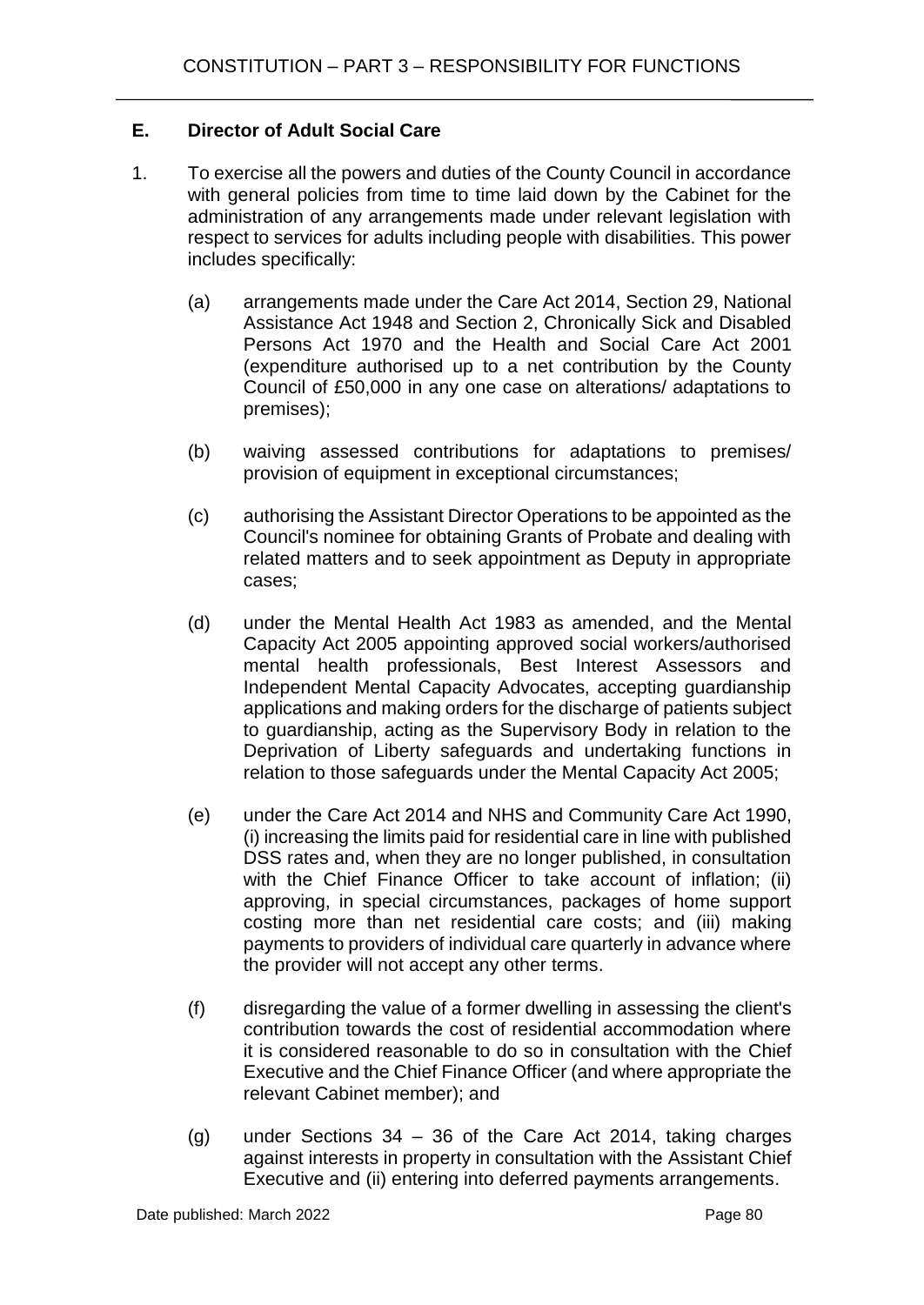- 2. To make permanent or temporary variations in the approved number of places at any Adult Social Care establishment.
- 3. To purchase groceries, meat and other domestic provisions locally for residential and day care establishments under the control of the Cabinet: (a) if satisfactory tenders are unlikely to be obtained; and (b) where client training is involved.
- 4. To make grants from the allocation for discretionary grants agreed by the Cabinet up to a total, for any one organisation in any period of three years, of £1,000 except where:
	- (a) the organisation has been refused a grant by the Cabinet unless the Cabinet has specifically agreed that a grant from the discretionary allocation may be given;
	- (b) the organisation is at the time in receipt of a grant from the Cabinet; or
	- (c) the organisation has received a grant from the allocation for the past three years.
- 5. To exercise all the powers of the Cabinet, in such matters as the Director considers urgent, following consultation with the relevant Cabinet member relating to the approval of applications under Section 18 of the Care Act 2014 and the Chronically Sick and Disabled Persons Act 1970 involving a net cost to the County Council of more than £20,000 (see delegation G1 (a) so far as these do not relate to children).
- 6. To exercise all of the County Council's powers in relation to the misuse of Blue Badges including (but not limited to) the powers under section 21 of the Chronically Sick and Disabled Persons Act 1970 as amended and in relation to offences under Section 117 of the Road Traffic Regulation Act 1984, the Fraud Act 2006 and the Theft Act 1968.
- 7. To approve the terms of, and enter into, Nominations Agreements and any Nomination Protocols in respect of Extra Care and Learning Disability Housing Schemes. The Leader of the Council and Lead Member of Adult Social Care to be notified of any agreements entered into.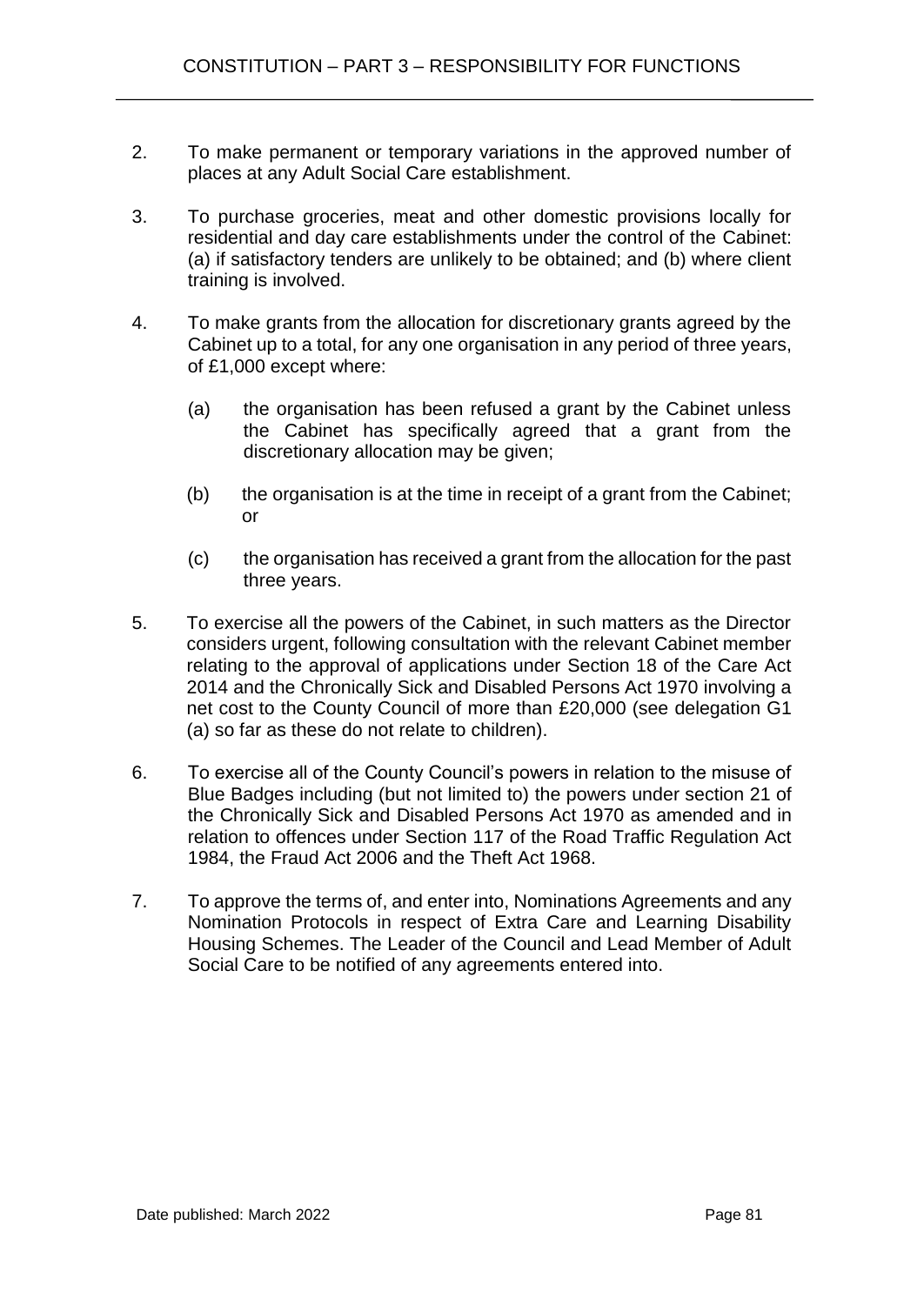## **F Assistant Chief Executive**

- 1. (a) To perform the role of Solicitor to the Council and, as such, to be its chief legal adviser.
	- (b) To institute, defend and carry on legal proceedings to protect the County Council's interest or to implement a decision made by it or on its behalf or for the recovery of any debt or sum due to it and to negotiate and settle claims.
	- (c) To exercise the County Council's powers to institute proceedings:
		- $(i)$  for alleged contravention of bylaws made by it;
		- (ii) under the Wildlife and Countryside Act 1981, Part 1;
		- (iii) under the Education Act 1996, section 547;
	- (d) To institute or defend criminal proceedings on behalf of the County Council.
	- (e) (i) To exercise the powers, and to institute proceedings, under the Criminal Justice and Public Order Act, Sections 77 to 79.
		- (ii) In consultation with the relevant Chief Officer, to authorise legal proceedings for the recovery of land.
- 2. To sign, present or sue on petitions in bankruptcy and applications for winding up, to make affidavits, proofs of debts and proxies and to take all necessary action under the Insolvency Act 1986 on behalf of the County Council as shall appear to him to be expedient and in the interests of the Council.

#### *Note*:

*It is a condition of this delegation that the relevant member of the Cabinet shall be consulted where residents in homes are involved.*

- 3. To appoint authorised officers (for surveillance purposes) and designated person and single points of contact (for the purposes of communications data) under the Regulation of Investigatory Powers Act 2000.
- 4. To grant dispensations relieving a member from either or both of the restrictions (participating in discussions and in voting)
- 5. To appoint Independent Persons for the Standards Committee and to determine the rules and procedures for investigations and hearings by the full Standards Committee or any sub committee of the Standards **Committee**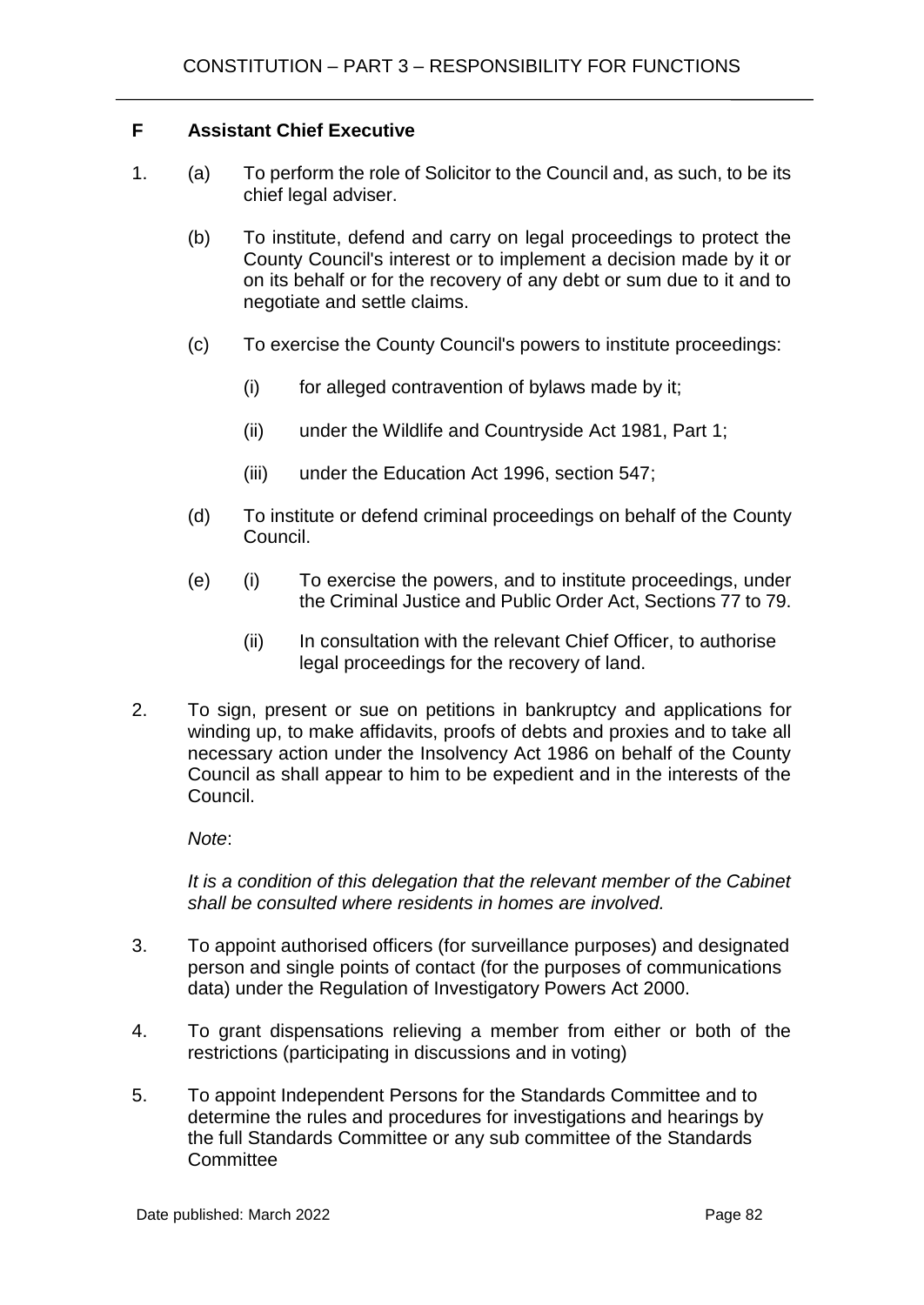- 6. To determine requests by officers and members for assistance under the indemnity with respect to civil liability, except in the case of requests for assistance by members in respect of breaches of the Members' code of Conduct, where the Chief Executive shall determine such requests.
- 7. To require information as to interests in land under a power conferred upon the County Council by any Act.
- 8. To exercise the Council's powers and duties under:
	- (a) the Charities Acts 1993 and 2006;
	- (b) the Local Government (Access to Information) Act 1985 to set charges for copy documents and other matters;
	- (c) section 3 of the Local Government and Housing Act 1989 (politically restricted posts).
- 9. (a) After undertaking consultations, as appropriate, or, in the case of appointments under the Local Government and Housing Act 1989 on receipt of nominations, to appoint members, and fill vacancies.
	- (b) In consultation with the Leader of the Council, to approve the appointment of delegates to attend conferences at which the County Council is invited to be represented and at meetings of bodies of which the County Council is a member and to appoint substitutes.
- 10. To appoint a person(s) to consider representations made by objectors who request a hearing under Section 6(1) of the Commons Registration (East Sussex) Act 1994 and to report to the Cabinet regarding those representations.
- 11. In relation to school admission appeal panels:
	- (i) to appoint a panel of persons from whom Appeal Panels can be drawn, to comprise: (a) those persons who either have experience in education or are familiar with local educational circumstances or are parents of children currently at a school and whose names he has approved; and (b) those persons who have responded to statutory advertisements for lay members, or who otherwise meet the statutory criteria to serve as lay members, and whose names he has approved;
	- (ii) to constitute from time to time Appeal Panels by the selection of three panel members, subject to statutory requirements;
	- (iii) to appoint panel members as Chairs of Appeal Panels;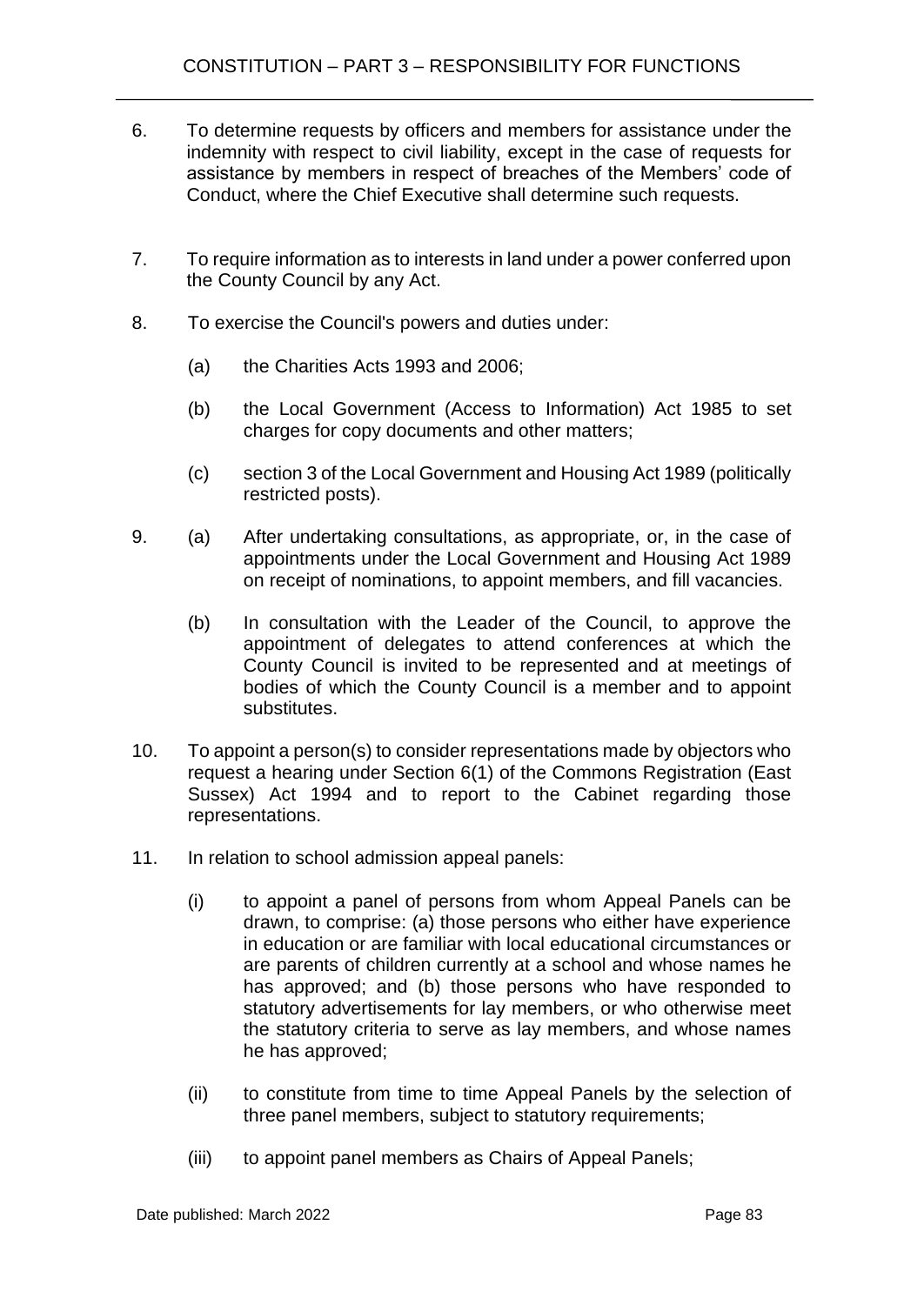- (iv) to approve a list of persons for appointment to Appeal Panels established by governors of voluntary aided schools.
- 12. To make arrangements pursuant to section 95(2) of the School Standards and Framework Act 1998 (appeals by governing bodies in relation to admitting excluded pupils)
- 13. In relation to Independent Review Panels for school exclusions:
	- (i) to appoint a panel of persons from whom Independent Review Panels can be drawn, to be comprised of one from each of the following three groups: (a) lay panel members, defined as those who have not worked in a school in a paid capacity, although they may have been a school governor or worked as a volunteer; (b) those members who must be, or have been, a governor of a maintained school provided they have served in this capacity for at least 12 months in the last 5 years (but must not be or have been a teacher or headteacher); and (c) those members who are, or have been in the last five years a headteacher of a maintained school. In the event of an exclusion from a Pupil Referral Unit (PRU), the member can either be a headteacher from a maintained school or a teacher in charge of a PRU;
	- (ii) to constitute from time to time Independent Review Panels by the selection of one panel member from each of the three categories above;
	- (iii) to meet statutory requirements, to appoint only lay members as Chairs of Independent Review Panels;
	- (iv) to approve a list of persons for appointment to Independent Review Panels established by governors of voluntary aided schools.
- 14. To enter into model agreements, as amended, under the New Roads and Street Works Act 1991 or any re-enactment thereof.
- 15. In consultation with the Director of Communities, Economy and Transport and the Chief Operating Officer to agree, on behalf of the County Council, to acquire land pursuant to the service on the County Council under Section 150 of the Town and Country Planning Act 1990 of a valid blight notice in respect of land which is blighted under any of paragraphs 13-18 of Schedule 13 to that Act provided he is satisfied that no grounds exist for service of a counter-notice under Section 151 of the 1990 Act.
- 16. To designate the Statutory Scrutiny Officer for the County Council.
- 17. To discharge the County Council's responsibilities for the Coroner Service and for the provision of support for the administration of the Coroner's Office, including the appointment of the Senior Coroner, Area Coroners and Assistant Coroners.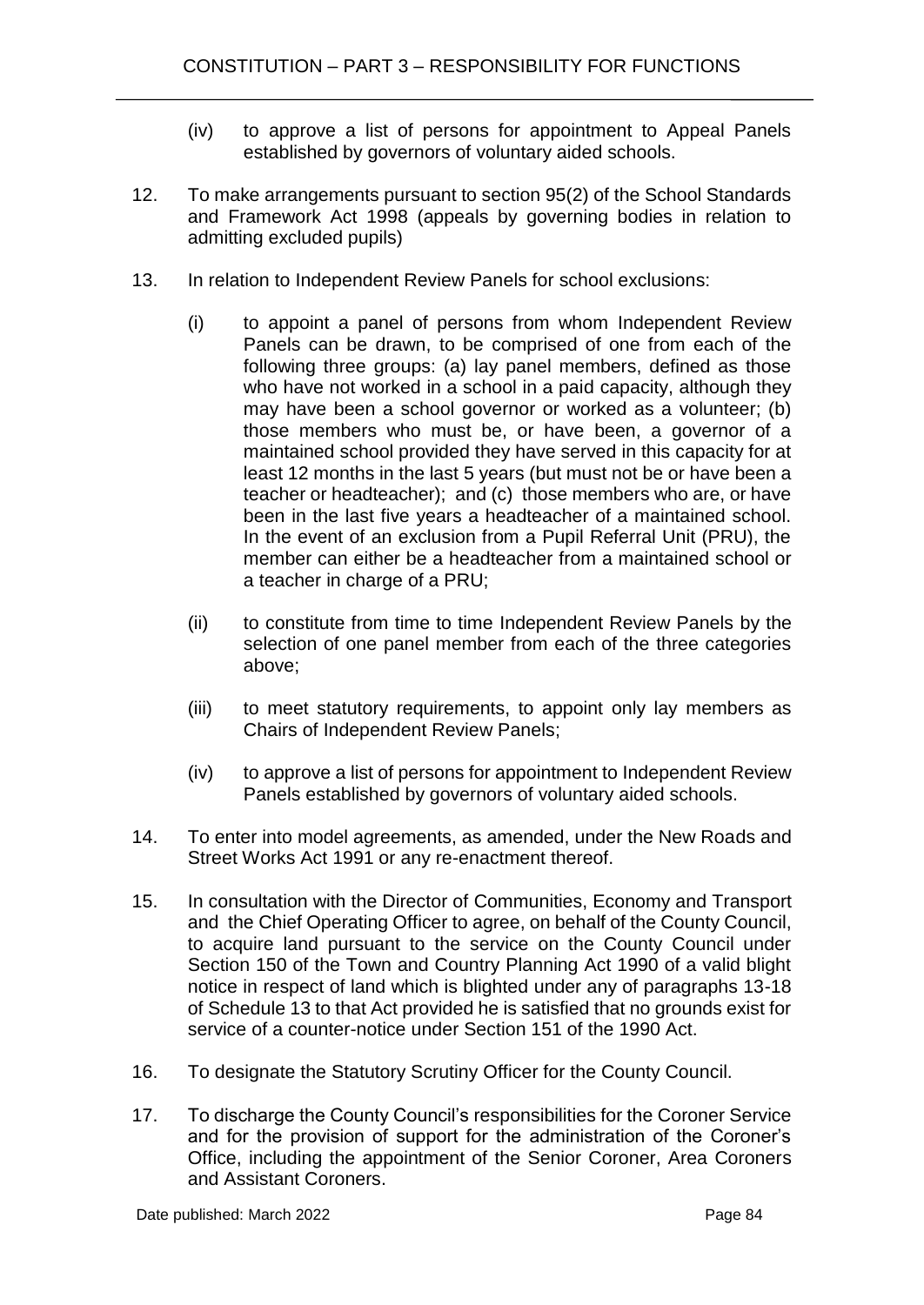- 18. To make a Direction (and review that Direction every seven days) in accordance with the Health Protection (Coronavirus, Restrictions) (England) (No. 3) Regulations 2020 and/or any updating legislation.
- 19. To agree, in consultation with the relevant Director as appropriate, individual compensation settlements and their terms, and to enter into agreements accordingly.

*Note:*

- *(i) The Assistant Chief Executive has been designated as the Monitoring Officer under the Local Government and Housing Act 1989.*
- *(ii) The Assistant Chief Executive has been authorised to make decisions at Stage 2 of the internal dispute resolution procedure under the Local Government Pension Scheme Regulations 2013 (Note: the Pension Compliance Manager has been authorised to deal with Stage 1 disputes).*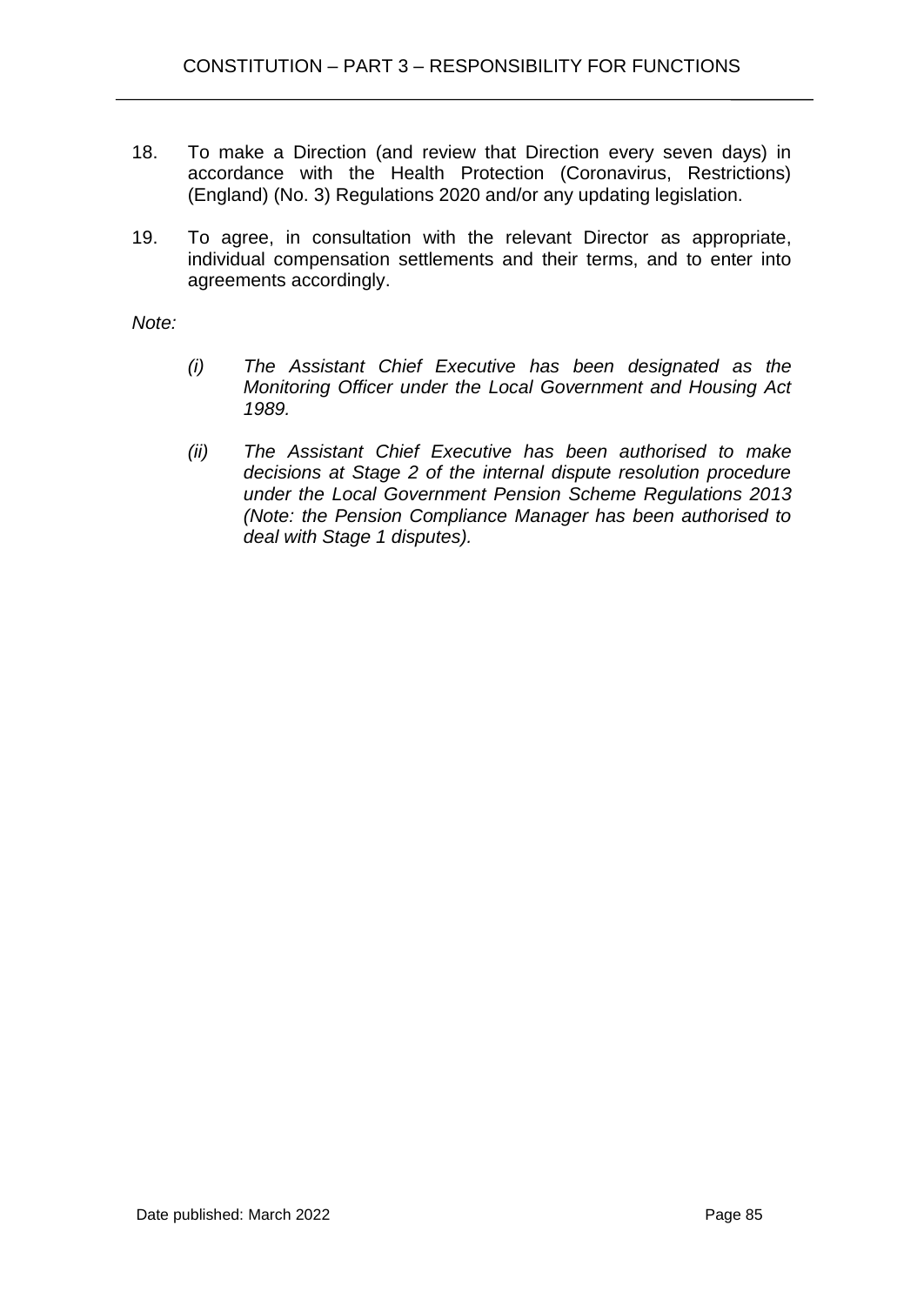# **G. Chief Finance Officer**

- 1. To make arrangements for the borrowing of such money as the County Council has decided shall be borrowed in accordance with such policy as may be laid down from time to time by the Council and subject to the receipt of the necessary Government approvals.
- 2. In accordance with the provisions of the Local Government and Housing Act 1989:
	- (a) to issue bonds and to deal with allied detailed matters as reported to the Cabinet;
	- (b) to issue bills in accordance with conditions reported to the Cabinet.

*Note*: *Delegation 2 above is granted subject to the Chief Operating Officer's reporting at regular intervals to the Cabinet on action taken.* 

3. To carry out the statutory duties referred to in Section 151 of the Local Government Act 1972 in relation to the Pension Fund and to provide advice to the County Council, Pension Committee and Pension Board in carrying out their responsibilities.

4. To implement strategies and policies approved by the Administering Authority (including those delegated to the Pension Committee).

5. To manage, in accordance with the policies and strategies approved by the Administering Authority (including the Pension Committee), and in accordance with legislative requirements, the East Sussex Pension Fund including ensuring arrangement for investment of assets and administration of contributions and benefits.

6. To implement policies decided by the Administering Authority (including the Pension Committee).

7. To take action or decide any other Pension Fund related matter on behalf of the Administering Authority in special or emergency situations, in consultation with the Chair of the Pension Committee, including but not limited to where delay in the purchase or sale of investments might be detrimental to the interests of the East Sussex Pension Fund.

8. To approve the terms of an admission or cessation agreement and, where appropriate, any related bond or indemnity, with a body wishing to participate in or leave the East Sussex Pension Scheme/Fund.

9. To undertake any necessary actions relating to employers joining and leaving the fund, or monitoring of such employers, based on decisions made by the Pension Committee.

Date published: March 2022 **Page 86** 10. To agree Administering Authority responses to consultations on LGPS matters and other matters where they have minimal impact on the Fund or its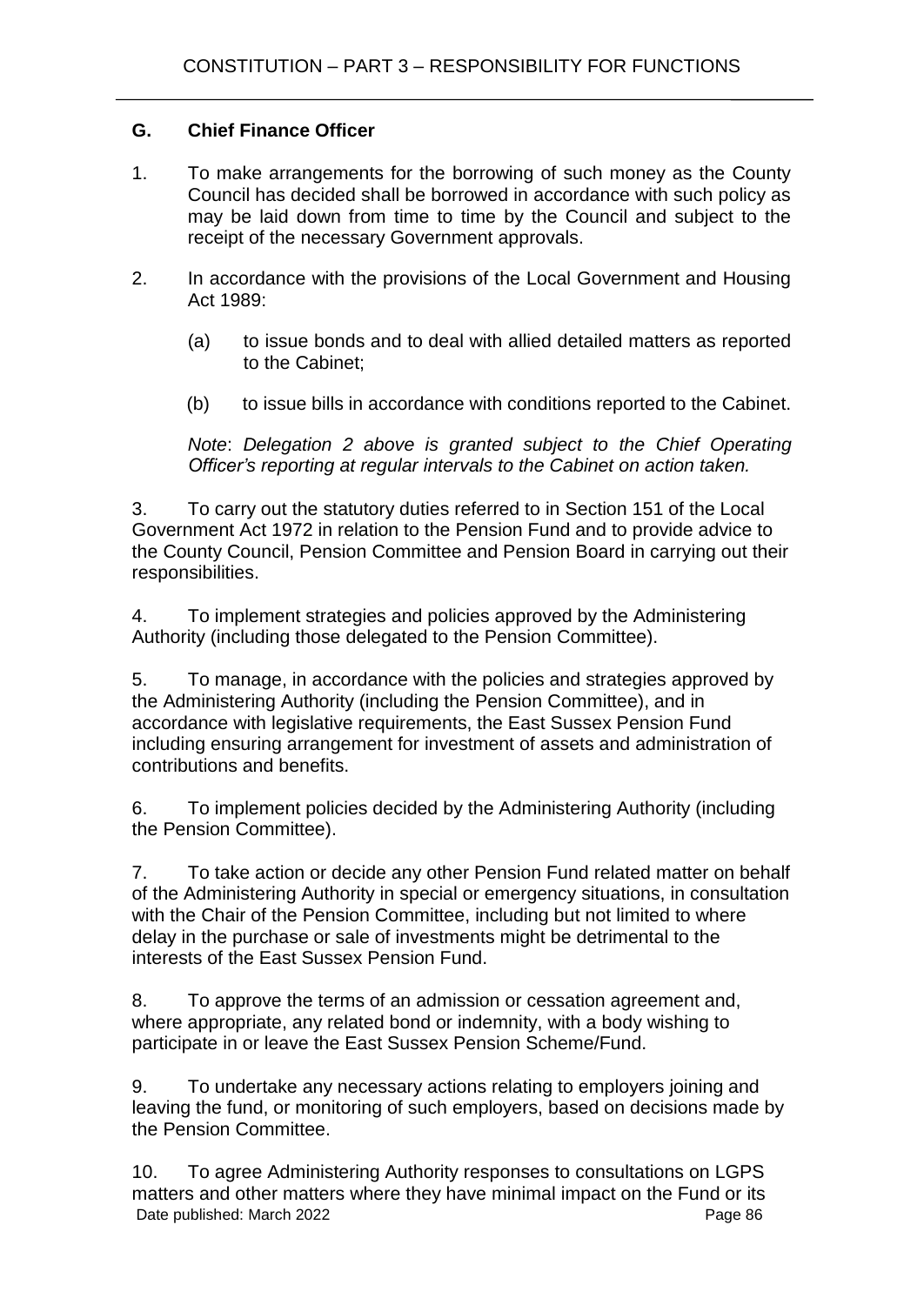stakeholders including relating to minor technical operational matters impacting the Administering Authority only.

11. To implement the Fund's agreed strategic allocation including use of both rebalancing and conditional ranges in accordance with the Investment Strategy.

- 12. After consultation with the relevant Cabinet members (subject to the provisions of Financial Regulations) to:
	- (a) authorise transfers between budget headings;
	- (b) vary the capital programme;
	- (c) deal with urgent budgetary matters;
	- (d) deal with urgent matters relating to borrowing, investments and excusal of debts; and
	- (e) vary the interest rate chargeable for staff housing advances.
- 13. After consultation with the Director of Adult Social Care and Health, to set future inter authority and standard charges for residential and day care accommodation, in accordance with the formula recommended by the Local Government Association.
- 14. To set fees and charges for 2019/20 onwards and to report to Cabinet and the County Council on those set at a level above inflation as part of the quarterly monitoring
- 15. To determine whether additional income, e.g. one-off grants, should be held corporately or passed to the relevant department within the Medium Term Financial Plan (See A.5.1.3)
- 16. To determine the resources available for the Capital Programme, taking into consideration the availability of reserves and balances, funding from other bodies and the affordability of borrowing. (see A.5.3.6)
- 17. To agree variations within 10% of a capital scheme's current budget where funding has been identified as outlined in A.5.3.8 (see A.5.3.9)
- 18. To determine annually the capital risk provision and to approve use of the provision and to approve use of the provision for individual project, in consultation with the Capital Strategic Asset Board. (see A.5.3.10)

*Note: The Chief Finance Officer has been designated as the Officer with responsibility for the proper administration of the Council's financial affairs under Section 151 of the Local Government Act 1972.*